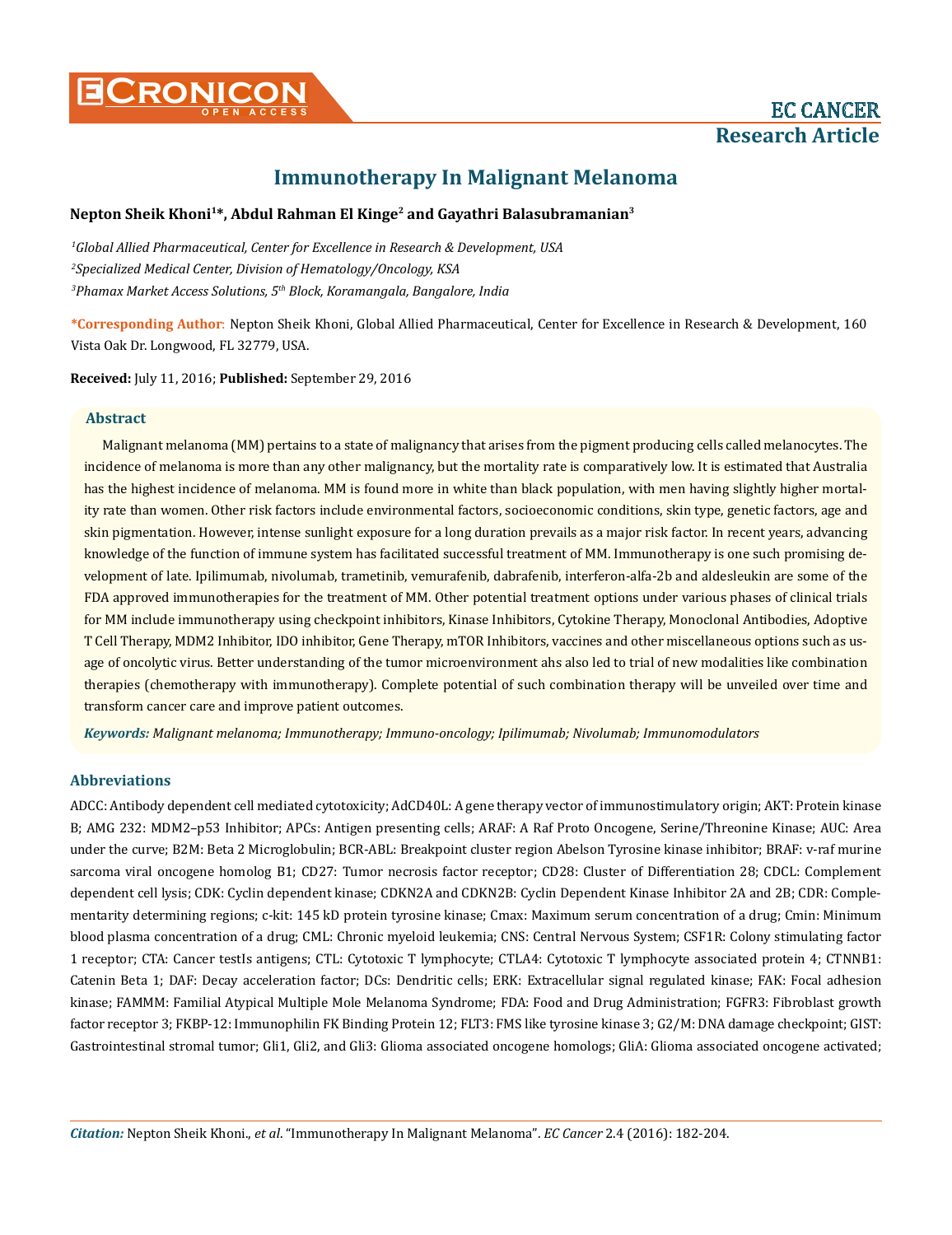183

GliR: Glioma associated oncogene repressor; GPNMB: Glycoprotein NMB; HLA: Human leukocyte antigen; HRAS: Harvey Rat Sarcoma Viral Oncogene Homolog; hTERT: Human telomerase reverse transcriptase catalytic subunit; ICAM-1: Intracellular adhesion molecule 1; IDO: Indoleamine 2,3 dioxygenase; Ig: Immunoglobulin; IL-2: interleukin 2; ILD: Interstitial Lung Disease; INGN241: A non replicating adenoviral vector; IRM: Immune response modifier;KIT: Stem cell factor receptor; KRAS: Kirsten rat sarcoma; LAK: Lymphokine activated killer; LPV7: Long Peptide Vaccine 7; LVEF: Left Ventricular Ejection Fraction; M1: Macrophages; MAGE: Melanoma antigen; MAPK: Mitogen activated protein kinaseS; MDA7: Melanoma differentiation associated 7 gene; MDM2: Murine double minute 2; MDP: Melanocytic differentiation proteins; MEK/MAPK/ERK: Mitogen Activated Protein Kinase Kinase/Extracellular; MEN1: Multiple endocrine neoplasia type 1; MHC: Major Histocompatibility Complex; Mich1H6 and Mich2H6: Therapeutic genemodified human melanoma cell lines; MiTF: Microphthalmia associated transcription factor; MM: Malignant melanoma; MMAE: Mono methyl auristatin E; MoAb: Melanoma monoclonal antibodies; mTOR: Mammalian Target of Rapamycin; NK: Natural killer; NRAS, KRAS and HRAS: 3 Ras genes in humans; P13k/Akt pathway: Intracellular signaling pathway; p21/CIP1/WAF1: Cyclin dependent kinase inhibitor; PCTAIRE1: Cyclin dependent kinase family protein; PD-1: Programmed death 1 or programmed cell death 1; PDGF: Platelet derived growth factor; PDGF-R: Platelet derived growth factor receptor; Ph+: Philadelphia chromosome positive; PIP3: Phosphatidylinositol (3,4,5) trisphosphate; PTCH1: Protein patched homolog 1; PI3K: Phosphatidylinositol-4,5-bisphosphate 3-kinase; PTEN: Phosphatase and tensin homolog; RAF/c: RAF proto oncogene serine/threonine protein kinase; Ras: Family of related proteins; Rb: Retinoblastoma; RTKs: Receptor tyrosine kinases; SCFR: Stem cell factor receptor; SGOT: Serum glutamic oxaloacetic transaminase; SHH: SONIC HEDGEHOG; SLPs: Synthetic long peptides; SMO: Smoothened receptor; TAA: Tumor Associated Antigen; TCR: T cell receptor; TFAP2A: Transcription Factor AP 2 Alpha; TGF: Transforming growth factor; TK: Tyrosine kinases; Tmax: The amount of time that a drug is present at the maximum concentration in serum; TP53: Tumor protein p53; TRP2: Tyrosinase related protein 2; UV: Ultraviolet; US: United States; vc: Valine citrulline; VEGF: Vascular endothelial growth factor; VEGFR: Vascular endothelial growth factor receptor; YMDGTMSQV: Tyrosinase peptide; 41BBL: Type 2 transmembrane glycoprotein belonging to the TNF superfamily

### **Introduction/Epidemiology**

Malignant melanoma (MM) pertains to a state of malignancy that arises from the pigment producing cells (melanocytes). About 90% of all the melanomas originate from cutaneous region. These are also located in the ears, gastrointestinal tract, eyes, oral and genital mucosa and leptomeninges [1,2]. The incidence of melanoma is more than any other malignancy, but the mortality rate is comparatively low [3]. In 2014, American cancer society estimated that 76,100 new cases (about 4.6 % of all newly diagnosed cancers) of MM were reported. Additionally, in the same year, 9710 cases of death (about 1.7% of all cancer deaths) were also reported in the United States due to MM. The five years survival rate of patients is 91.3% after the diagnosis of malignant melanoma (MM) and it is the fifth leading cancer [3]. Australia has the highest incidence rate compared to rest of the world (56 new cases per year per 100,000 for men and 43 for women) [4].

There is a predominance of male over female, with higher incidence rate observed in the age group of 55-64 years. Men have slightly higher mortality rates than women. The percentage of deaths from melanoma of the skin are highest in the age group range from 75-84 [3]. Female suffers with more melanocytic nevi on the limbs, while males have more melanocytic nevi on the trunk [4]. It rarely occurs before the puberty [5]. The new incidences and deaths from melanoma is higher in white people [3], but less common in non-whites. It is limited to non-pigmented body parts, such as the subungual regions, the palms of the hand, and the soles of the feet [5].

#### **Etiology& Predisposing Factors**

The following factors enhance the chance of developing malignant melanoma:

#### **Environmental factors**

**1.Direct Sun exposure:** Intense sunlight is one of the main risk factors of melanoma. Direct sunlight exposure for a long duration throughout the year, makes a person more susceptible to melanoma. If anyone has suffered with sun burn in early age, he/she may be at the risk of melanoma [5].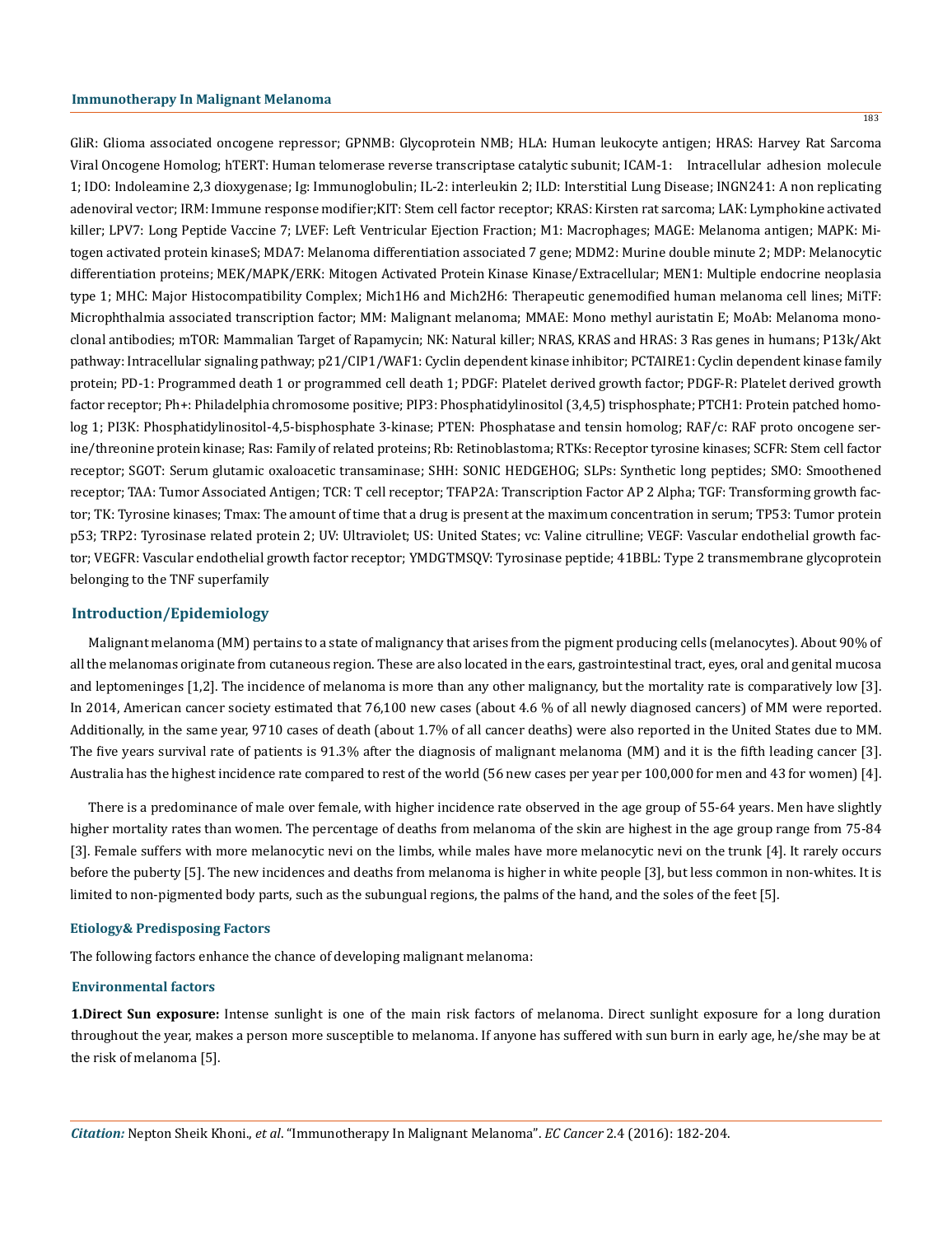**2.Artificial ultraviolet (UV) sources:** The high amounts of UV-A (Tanning beds) may be the risk factor for melanoma [5].

**3.Socioeconomic conditions:** From the various studies, the reports have suggested that people with high socioeconomic status are more prone to develop melanoma. An explanation for this finding may be that the people with high socioeconomic conditions usually travel more. However, more traveling in intense sunlight makes a person more susceptible to melanoma [5]. Another reason for enhanced risk of melanoma in people with high socioeconomic status is the reversal in the attitude towards the tanning of the skin and is a sign of leisure and good health among the people of high class [6].

**4.Skin type:** People with the presence of multiple moles are susceptible to melanoma. The most affected areas for men are trunk and for women are legs. Men with melanoma have more incidence rate and less survival rate than the women [3,4].

**5.Genetic factors:** Hereditary susceptibility is the major factor that affects the development of melanoma. A person, who has a first degree relative, suffering from melanoma has 50% more risk of developing melanoma than those who do not have. The condition where an individual belonging to the family of melanoma, develops atypical moles is called as Familial Atypical Multiple Mole Melanoma Syndrome (FAMMM). One third of the patients with melanoma are related to the previous genetic history [5]. People with FAMMM syndrome have higher risk of developing melanoma than those, who do not. BRAF gene has been identified as a major gene involved in causing melanomas and is found in approximately 50% of the cases. Other genes associated with the melanoma progression are p53, BRAF and most notably Cyclin Dependent Kinase Inhibitor 2A (CDKN2A) [7].

**6.Age:** Risk of melanoma increases with age in both men and women. High incidence of melanomas have been found at the average age of 60 years, and higher death rate is found at the average age of 80 years [4].

**7.Skin pigmentation:** The different skin type people, like Pale Caucasian skin (skin type 1 or 2), fair skin or a freckled complexion may be at higher risk of melanoma as compared to black people. Black people have 20 times less risk of getting malignant melanoma than white people and white men possess double the risk than women [3,4].

#### **Pathophysiology and molecular basis**

There are various genes, which are involved in the development of malignant melanoma and there are two main classes of genes that have been detected in the molecular genetics of malignant melanoma, such as protooncogenes (CDK4, CTNNB1, MAPK) and tumor suppressor genes (B2M, CDC2L1, CDKN2A, CDKN2B, MEN1, RB1, PTEN, TFAP2A, TP53). There are several pathways, which are involved in the development of malignant melanoma and these are: RAS/RAF/MEK/ERK signaling, PI3K/PTEN/AKT signaling, HEDGEHOG (SHH)- GLI signaling, and the role of MiTF linked Erk1/2 kinase and p21CIP1/WAF1.

#### **1.RAS/RAF/MEK/ERK Signaling:**

RAS is a small G-protein and has many subtypes in human, such as HRAS, KRAS, and NRAS. It is located in plasma membrane. It generally activates a downstream factor, RAF (ARAF, BRAF and CRAF in humans), followed by the sequential activation of MEK and ERK. Final transduced signal regulates the transcription in the nucleus. According to previous studies, growth factors exhibited over-activity of ERK in about 90% melanomas in humans. Mutation in *NRAS* and *BRAF* genes leads to their activation and results in the proliferation, survival, invasion, and angiogenesis of melanoma [8].

#### **2.PI3K/PTEN/AKT Signaling:**

Phosphatase and tensin homolog (PTEN), phosphatidylinositol [3-5] trisphosphate (PIP3) and phosphorylated Protein kinase B (AKT) are involved in cell survival, proliferation, cancer development and anti-apoptotic signaling through mammalian Target of Rapamycin (mTOR) and NF-κB pathways in melanoma. RAS (which is involved in cancer development) is also involved in the binding and activating PI3K and increasing the activity of AKT. Moreover, Mouse double minute 2 homolog (MDM2) is used as a substrate for AKT. Various studies stated that MDM2 was expressed in 6% of dysplastic nevus, 27% of melanoma in situ, and 56% of invasive primary and metastatic melanomas. All these facts suggest the role of AKT/MDM2 pathway in melanoma progression [8].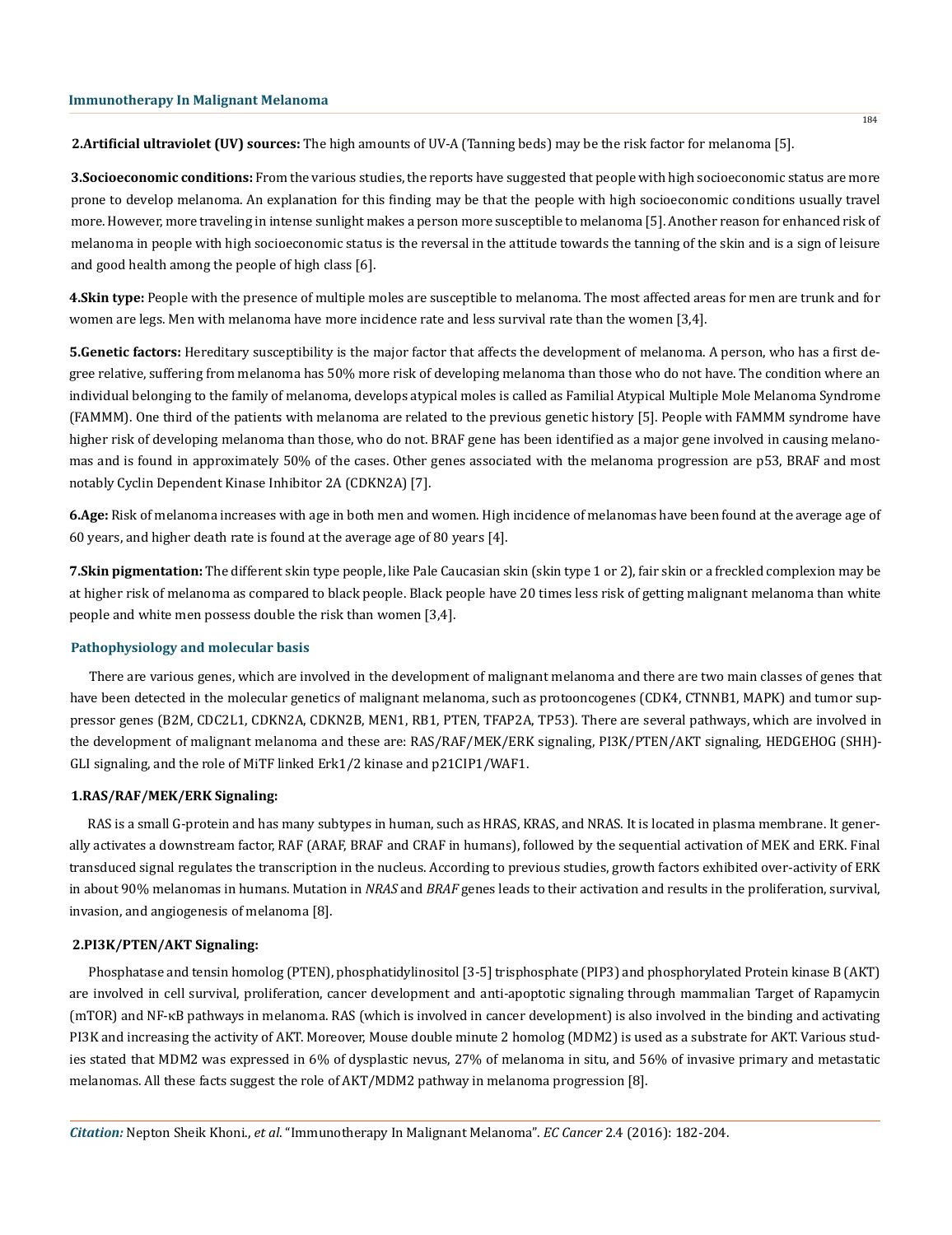### **3.RAS mediated HEDGEHOG (SHH) - GLI signaling**

SONIC HEDGEHOG (SHH) - GLI signaling is found active in the matrix of human hair follicles. SHH-GLI signaling has an important role in the regulation of the proliferation and survival of human melanomas. This pathway is started by the Hh ligand, which binds to PTCH1 (present at the base of cilium on the cell membrane). This makes the Smoothened receptor (SMO) (present on endosomes) free, which further transmits signal. SMO, then migrates from the intracellular endosome to the cell membrane of the cilium. Then, the signal travels via various interacting proteins, and leads to the activation of the Gli family of zinc finger transcription factors (glioma-associated oncogene Gli1, Gli2, and Gli3). After this, the conversion of repressor (GliR) to activated GliA occurs. GliA moves into the nucleus and leads to transcription of the target genes [9]. Here, RAS signaling is connected to SHH-GLI signaling to suggest a new pathway in melanoma progression [10].



*Figure 1: RAS mediated HEDGEHOG (SHH)-GLI signalling [8].*

### **4.PCTAIRE 1**

PCTAIRE1 is a cyclin-dependent kinase family protein. Its main role is in the spermatogenesis. PCTAIRE1 has an important role in the proliferation of some types of epithelial carcinoma cells, which is shown by a study, where PCTAIRE1 depleted cells showed apoptosis with mitotic arrestbydysregulationofcentrosome. Furthermore, PCTAIRE1 suppress p27 by phosphorylation at Ser10. Knockdown of PC-TAIRE1 leads to an increase in the expression of p27, which results in the suppression of tumor growth by apoptosis. It is suggested that PCTAIRE1 has an important role in tumor growth via p27 suppression. Moreover, Skp2 is also a suppressor of p27 and acts by increased proteosomal degradation. Studies suggested that PCTAIRE1 may be used as a target in the treatment of melanoma [11].

#### **5.Role of adhesion molecule L1 (CD171) in melanoma progression:**

The cell adhesion molecule L1 is a member of the immunoglobulin super family. It is mainly found in the primary melanomas and cutaneous metastases, which is associated with melanocytic nevus, and melanocytes. It is associated with metastatic spread. Recent studies suggest that the role of L1 is related with the activation of ERK in carcinomas and the upregulation of ERK-dependent motility and invasion-associated gene products, including avb3 integrin, small GTPases and proteases. The L1 has a key role in homophilic L1-L1 binding and heterophilic binding to integrins, including avb3 integrin.It functions not only as an adhesive molecule, but also as a signal transducing receptor. It suggests the role of L1 on the affected cell growth and migration by ligand binding and exhibit invasive tumor growth [12].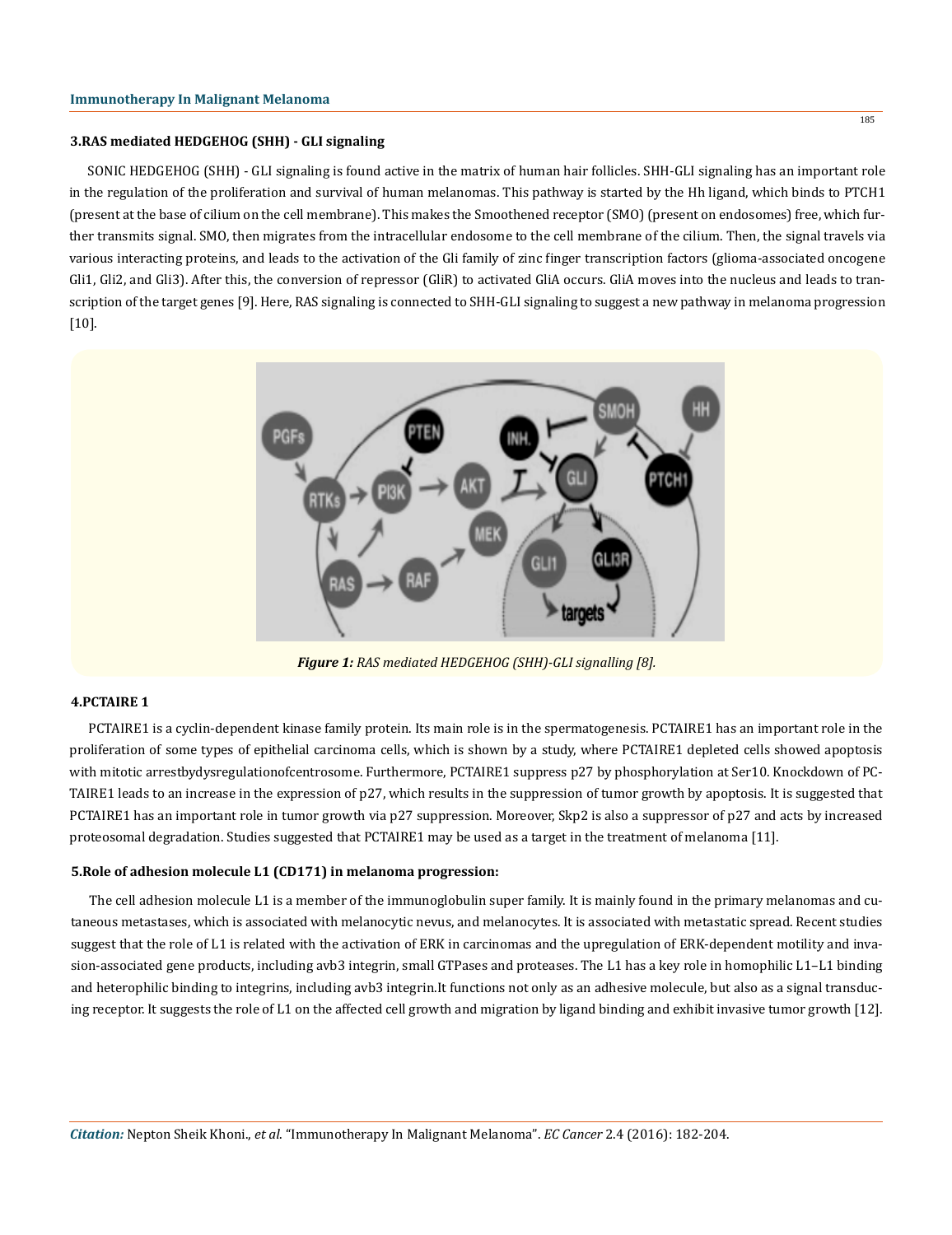### **6.Role of MiTF links Erk1/2 kinase and p21CIP1/WAF1 activation in melanoma:**

The effect of UVC radiation is observed on normal human melanocyte and melanoma cells. UVC radiation is a DNA damaging agent and causes phosphorylation of MiTF at serine-73 through Erk1/2. This results in the degradation of proteasome mediated MiTF. The undegraded MiTF can activate p21WAF1/CIP1 transcription and arrests the G1 cell cycle, temporarily. Cell lines showing that the high levels of MiTF expression have higher resistance to UVC-induced cell death than those with low-level MiTF [13].

BRAF plays an important role in this pathway, and the activation of BRAF or NRAS results in the activation of Mek1/2, followed by activation of Erk1/2, which leads to the phosphorylation of MiTF at serine-73. Erk1/2 activates its downstream kinase p90-RSK1, and then phosphorylation of MiTF at serine-409 occurs. Thus, phosphorylation of both the sites is triggered by c-Kit stimulation, which results in a signal event and further leading to pigment cell development [13].

#### **Immunotherapy**

### **A.Checkpoint Inhibitors:**

### **a.United States (US) Food and Drug Administration (FDA) approved checkpoint inhibitors:**

**1.Ipilimumab:** [14] It is a recombinant human monoclonal antibody that binds to the cytotoxic T-lymphocyte-associated antigen 4 (CTLA-4). Ipilimumab is an IgG1 kappa immunoglobulin with an approximate molecular weight of 148 kDa. Ipilimumab is produced in mammalian (Chinese hamster ovary) cell culture. It blocks inhibitory marker CTLA-4 and activates the immune system along with induction of T cells to target the tumor.

**Indication and use:** It is indicated for the treatment of unresectable or metastatic melanoma.

**PD/PK:** The results of pharmacokinetic studies in patients with metastatic melanoma exhibited steady-state concentrations of ipilimumab and it was reached by the third dose; the mean Cmin at steady-state was 19.4 mcg/ml following repeated doses. Terminal half-life (t 1/2) is found to be 15.4 days (34%) and CL is found to be 16.8 ml/h (38%).

### **Contraindication:** None.

**Warnings:** Due to T-cell activation and proliferation, there can be severe and fatal immune-mediated adverse reactions. The most common severe immunemediated adverse reactions are enterocolitis, hepatitis, dermatitis (including toxic epidermal necrolysis), neuropathy, and endocrinopathy. Patients should be assessed for signs and symptoms of enterocolitis, dermatitis, neuropathy, and endocrinopathy and should be evaluated by clinical chemistries, including liver function tests and thyroid function tests at the baseline and before each dose.

**Adverse Events:** The most common adverse events are fatigue, diarrhea, pruritus, rash, and colitis.

**2.Nivolumab [15]:** A fully human monoclonal antibody directed against the negative immunoregulatory human cell surface receptor PD-1 (programmed death-1 or programmed cell death-1/PCD-1) with immunopotentiation activity. Nivolumab binds to and blocks the activation of PD-1, an Ig superfamily transmembrane protein, by its ligands PD-L1 and PD-L2, resulting in the activation of T-cells and cellmediated immune responses against tumor cells or pathogens. Activated PD-1 negatively regulates T-cell activation and effector function through the suppression of P13k/Akt pathway activation.

**Indication and use:** It is indicated for the treatment of patients with unresectable or metastatic melanoma.

**PD/PK:** According to pharmacokinetic data of nivolumab, (CL) 9.5 ml/h (49.7%), (Vss) 8.0 L (30.4%), and  $(t_{1/2})$  26.7 days (101%) are reported. Steady-state concentrations of nivolumab are reported to be reached within 12 weeks (at dose 3 mg/kg every 2 weeks).

### **Contraindications:** None.

#### **Warnings:**

- Nivolumab should be discontinued in immunemediated pneumonitis, hepatitis and colitis.
- Nivolumab enhances the risk of renal dysfunction, so, it should be discontinued.
- Nivolumab can cause fetal harm. It should be avoided in pregnant women.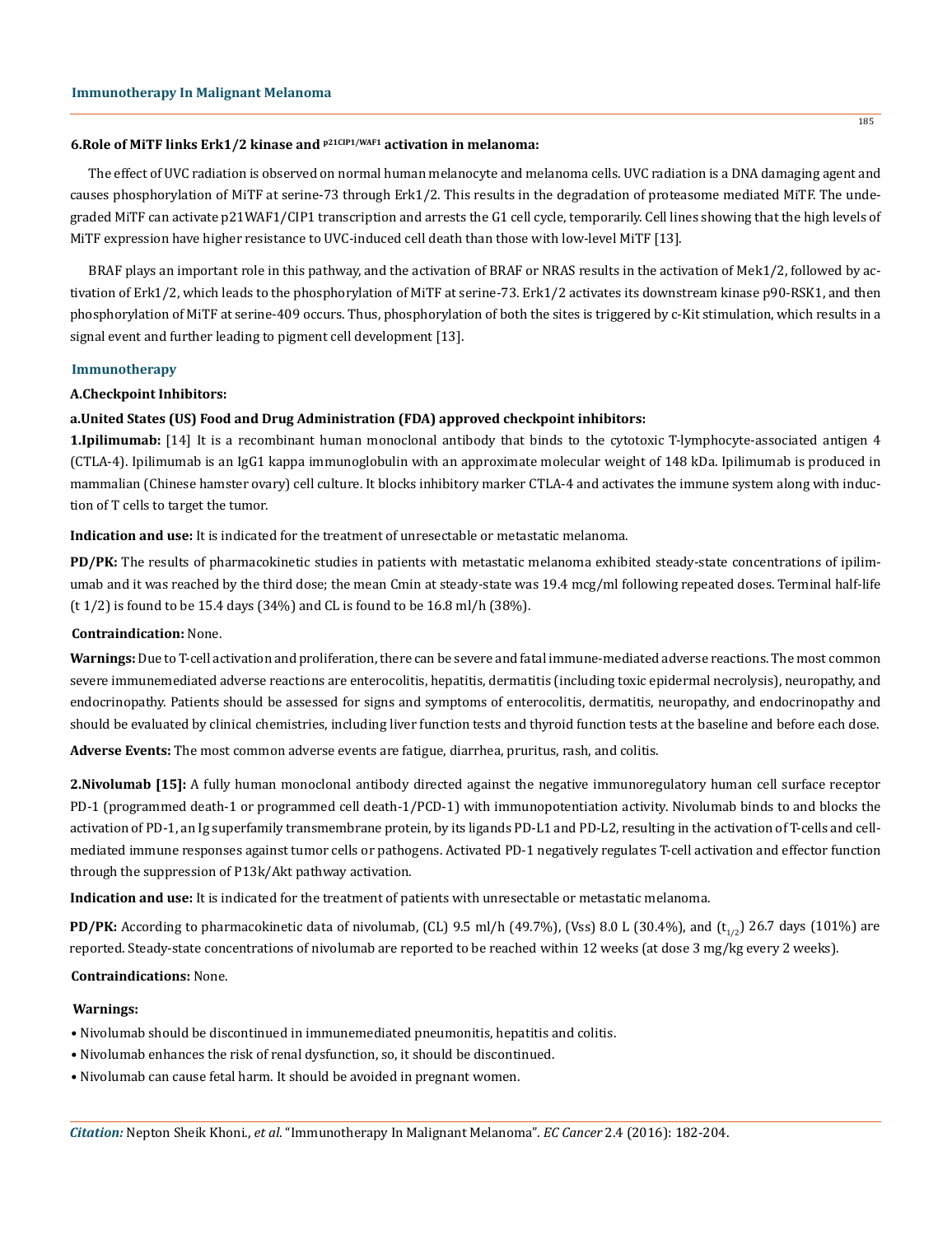186

**Adverse Events:** The most common adverse events are rashes, fatigue, and diarrhea.

**3.Pembrolizumab: [16]** A humanized monoclonal IgG4 antibody directed against human cell surface receptor PD-1 (programmed death-1 or programmed cell death-1) with potential immunopotentiating activity. Upon administration, pembrolizumab binds to PD-1, an inhibitory signaling receptor expressed on the surface of activated T cells, and blocks the binding to and activation of PD-1 by its ligands, which results in the activation of T-cell-mediated immune responses against tumor cells. The ligands for PD-1 include PD-L1, which is expressed on antigen presenting cells (APCs) and overexpressed on certain cancer cells, and PD-L2, which is primarily expressed on APCs. Activated PD-1 negatively regulates T-cell activation through the suppression of the PI3K/Akt pathway.

**Indications and Uses:** Unresectable or metastatic melanoma and disease progression following ipilimumab and, if BRAF V600 mutation positive, a BRAF inhibitor.

**PD/PK:** Elimination t<sup>1/2</sup> : 26 days. As the dose is increased in the dose range of 2 to 10mg/kg over 3 weeks, the Cmax, Cmin and AUC increases proportionally.

**Contraindications:** None.

### **Warnings:**

• Immune-mediated adverse reactions: Based on the severity of the reaction, corticosteroids should be administered.

**1.Immune-mediated pneumonitis:** In case of moderate pneumonitis, withhold the drug and in case of life-threatening or severe pneumonitis, it should be permanently discontinued.

**2.Immune-mediated colitis:** In case of moderate or severe colitis, withhold the drug and in case of life-threatening colitis, it should be permanently discontinued.

**3.Immune-mediated hepatitis:** The changes in the hepatic function must be monitored. The drug should be withheld or discontinued, based on the severity of liver enzyme elevations.

**4.Immune-mediated hypophysitis:** In case of hypophysitis, the drug should be withheld for moderate hypophysitis, withheld or discontinued for severe and discontinued in life-threatening cases.

**5.Immune-mediated nephritis:** The changes in the renal function must be monitored. The drug should be withheld for moderate nephritis and permanently discontinued in severe or life-threatening cases.

**6.Immune-mediated hyperthyroidism and hypothyroidism:** The changes in the thyroid function must be monitored. The drug should be withheld in case of severe hyperthyroidism and permanently discontinued in severe or life-threatening cases.

•**Embryofetal Toxicity:** It may lead to fetal harm. The females of child-bearing potential must be advised about the potential risk to the fetus.

**Adverse Events:** The most common adverse reactions include nausea, constipation, cough, fatigue, rash, pruritis, reduced appetite, diarrhea and arthralgia.

**b.Non-FDA approved checkpoint inhibitors:** There are some checkpoint inhibitors that are not currently approved by FDA for malignant melanoma. However, the inhibitors that are under clinical trials are given in the table-1 below:

**1.Varlilumab:** A human agonistic monoclonal antibody (MoAb) specific for CD27, with potential immunostimulating and antineoplastic activity. Upon administration of CDX-1127, this MoAb binds to CD27 and may potentiate the immune response by increasing the cytotoxic T-lymphocyte (CTL) response against CD27-expressing tumor cells. This may lead to growth inhibition of CD27-expressing tumor cells. In addition, this agent may increase the proliferation and activation of antigen-specific T lymphocytes upon co-administration of Tumor Associated Antigen (TAA)-containing vaccines, such as dendritic cell vaccines. CD27, a co-stimulatory molecule and member of the tumor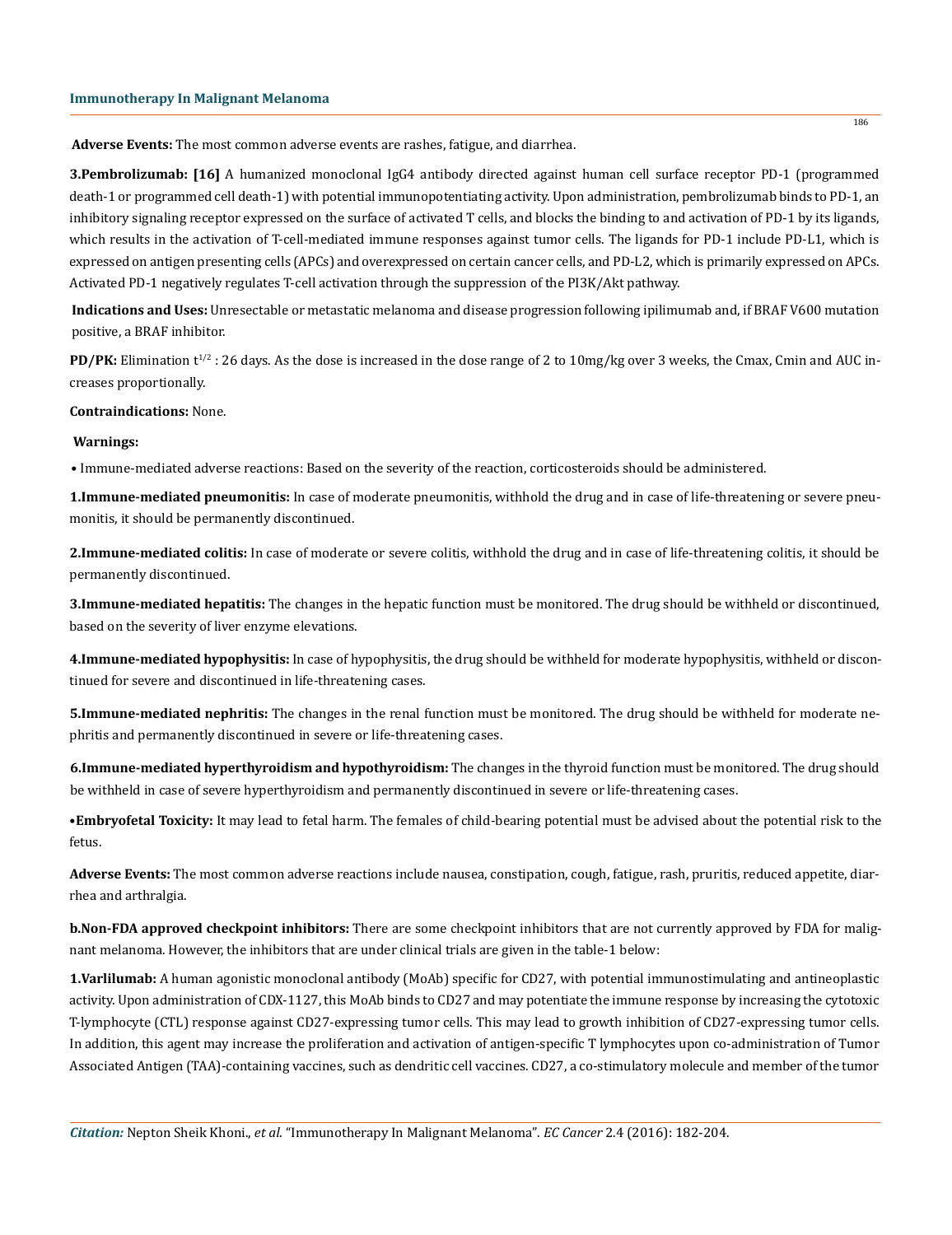necrosis factor family overexpressed in certain tumor cell types, is constitutively expressed on mature T-lymphocytes, memory B cells and natural killer cells and plays an important role in NK cell mediated cytolytic activity and T and B lymphocyte proliferation and activation.

**2.Tremelimumab:** A human IgG2 monoclonal antibody directed against the T-cell receptor protein CTLA4. Tremelimumab binds to CTLA4 and blocks the binding of the antigen-presenting cell ligands B7-1 and B7-2 to CTLA4, resulting in inhibition of B7-CTLA4-mediated down regulation of T-cell activation; subsequently, B7-1 or B7-2 may interact with another T-cell surface receptor protein, CD28, resulting in a B7-CD28-mediated T-cell activation unopposed by B7-CTLA4-mediated inhibition.

| <b>Checkpoint Inhibitors</b> | Clinical trial identifier no. | <b>PHASE</b> | <b>Study Design</b>               | <b>Target</b> |
|------------------------------|-------------------------------|--------------|-----------------------------------|---------------|
| Varlilumab                   | NCT02335918                   | Phase $1/2$  | Safety/Efficacy Study; Open Label | CD-27 antigen |
| Tremelimumab                 | NCT02141542                   | Phase 1      | Safety/Efficacy Study,            | CTLA-4        |
|                              |                               |              | Single Group Assignment           |               |
|                              |                               |              | Open Label                        |               |

*Table 1: Non-FDA approved checkpoint inhibitors [17,18].*

# **Kinase Inhibitors:**

# **a.FDA approved Kinase inhibitors:**

**1.Vemurafenib [19]:** An orally bioavailable, ATP-competitive, small-molecule inhibitor of BRAF(V600E) kinase with potential antineoplastic activity. Vemurafenib selectively binds to the ATP-binding site of BRAF(V600E) kinase and inhibits its activity, which may result in an inhibition of an over-activated MAPK signaling pathway downstream in BRAF(V600E) kinase-expressing tumor cells and a reduction in tumor cell proliferation. Approximately 90% of BRAF gene mutations involve a valine-to-glutamic acid mutation at residue 600 (V600E); the oncogene protein product, BRAF(V600E) kinase, exhibits a markedly elevated activity that over-activates the MAPK signaling pathway. The BRAF(V600E) gene mutation has been found to occur in approximately 60% of melanomas, and in about 8% of all solid tumors, including melanoma, colorectal, thyroid and other cancers. Vemurafenib tablets got the U. S. FDA approval in 2011 against unresectable or metastatic melanoma with the BRAF V600E mutation [12].

**Indications and uses:** It is a kinase inhibitor and it is indicated mainly for the treatment of unresectable or metastatic melanoma with BRAF V600E mutation. However, it is not indicated for the treatment of wild-type BRAF melanoma.

**PD/PK:**  $T_{max}$ : 3 hours,  $C_{max}$ : 62 ± 17µg/mL, AUC: 601 ± 170 µgh/ml. The apparent volume of distribution is reported to be 106 L and apparent clearance is 31 L/day. The median elimination half-life is estimated to be 57 hours.

### **Contraindication:** None

### **Warnings:**

- Vemurafenib should be discontinued in patients, who suffer from hypersensitivity reactions, including generalized rash, hypotension, and erythema.
- When patients experience dermatological reactions, such as Stevens-Johnson syndrome and toxic epidermal necrolysis, then it should be permanently discontinued.
- Patients experiencing hepatotoxicity and photosensitivity during the treatment with vemurafenib should discontinue its use.
- Vemurafenib can cause fetal harm. It should be avoided in pregnant women.

 $\frac{1}{187}$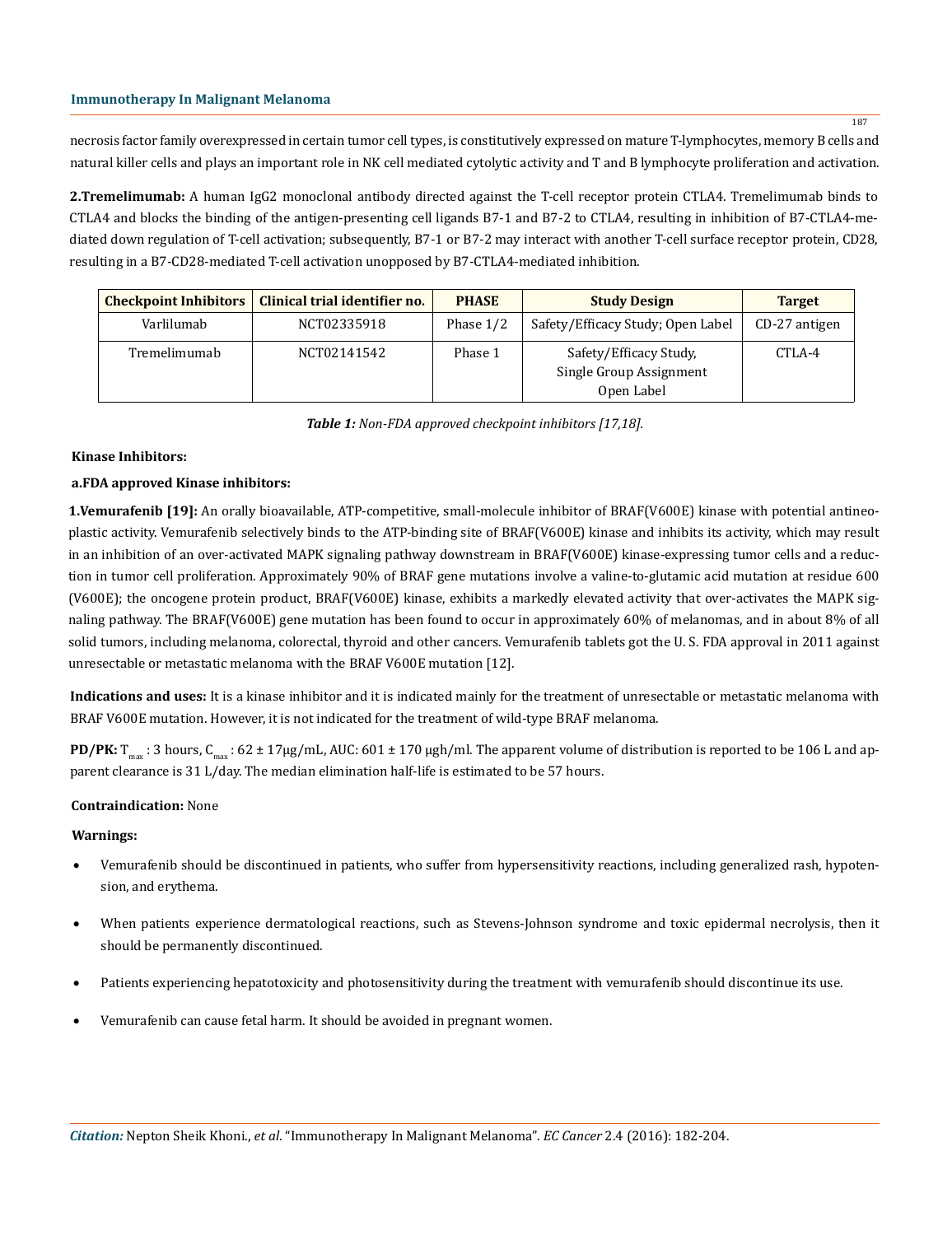**Adverse Events:** The most common adverse events are arthralgia, rash, alopecia, fatigue, photosensitivity reaction, nausea, pruritus, and skin papilloma.

**2.Dabrafenib [20]:** An orally bioavailable inhibitor of B-raf (BRAF) protein with potential anti-neoplastic activity. Dabrafenib selectively binds to and inhibits the activity of B-raf, which may inhibit the proliferation of tumor cells which contain a mutated BRAF gene.

**Indications and Uses:** Unresectable or metastatic melanoma with BRAF V600E mutation as detected by an FDA-approved test. It is used in combination with trametinib for the treatment of patients with unresectable or metastatic melanoma with BRAF V600E or V600K mutations as detected by an FDA-approved test. The use in combination is based on the demonstration of durable response rate.

**PD/PK:** Mean absolute bioavailability is 95%. T<sub>max</sub> is 2 hours after oral administration. Terminal half-life of dabrafenib is 8 hours.

# **Contraindications:** None.

# **Warnings:**

- Cutaneous as well as non-cutaneous, new primary malignancies may occur, if dabrafenib is administered as a single agent or in combination with trametinib.
- Increased proliferation of cells can occur with the use of BRAF inhibitors.
- Major hemorrhagic events might occur with its use, either as single therapy or in combination with trametinib. Monitor for bleeding signs and symptoms.
- In patients receiving dabrafenib and trametinib, deep vein thrombosis and pulmonary embolism may occur.
- Monitor Left Ventricular Ejection Fraction (LVEF) before treatment with dabrafenib and trametinib in combination, after one month and then after every 2 to 3 months.
- Ophthalmologic evaluation must be done for any visual disturbances.
- Dabrafenib and trametinib, in combination, might lead to the increased incidence and severity of pyrexia.
- • Skin toxicities and secondary infections might occur. If Grade 2, Grade 3 or Grade 4 rashes are present that do not improve within 3 weeks, even after interruption of dabrafenib, discontinue its use.
- In patients with already existing diabetes or hyperglycemia, monitor the serum glucose level.
- Deficiency of glucose-6 phosphate dehydrogenase. Monitor for hemolytic anemia.
- Might cause harm to the fetus. Hormonal contraception or other methods of contraception should be used by the women of childbearing potential.

**Adverse Events:** As a single agent, the most common adverse events include: hyperkeratosis, papilloma, pyrexia, headache, palma-plantar erythrodysesthesia syndrome, arthralgia and alopecia. In combination with trametinib, the adverse events includes: nausea, vomiting, fatigue, chills. rashes, diarrhea, abdominal pain, arthralgia, cough, headache, constipation, peripheral edema, night sweats, myalgia and reduced appetite.

**3.Trametinib [21]:** An orally bioavailable inhibitor of mitogen-activated protein kinase kinase (MEK MAPK/ERK kinase) with potential antineoplastic activity. Trametinib specifically binds to and inhibits MEK 1 and 2, resulting inthe inhibition of growth factor-mediated cell signaling and cellular proliferation in various cancers.

*Citation:* Nepton Sheik Khoni., *et al*. "Immunotherapy In Malignant Melanoma". *EC Cancer* 2.4 (2016): 182-204.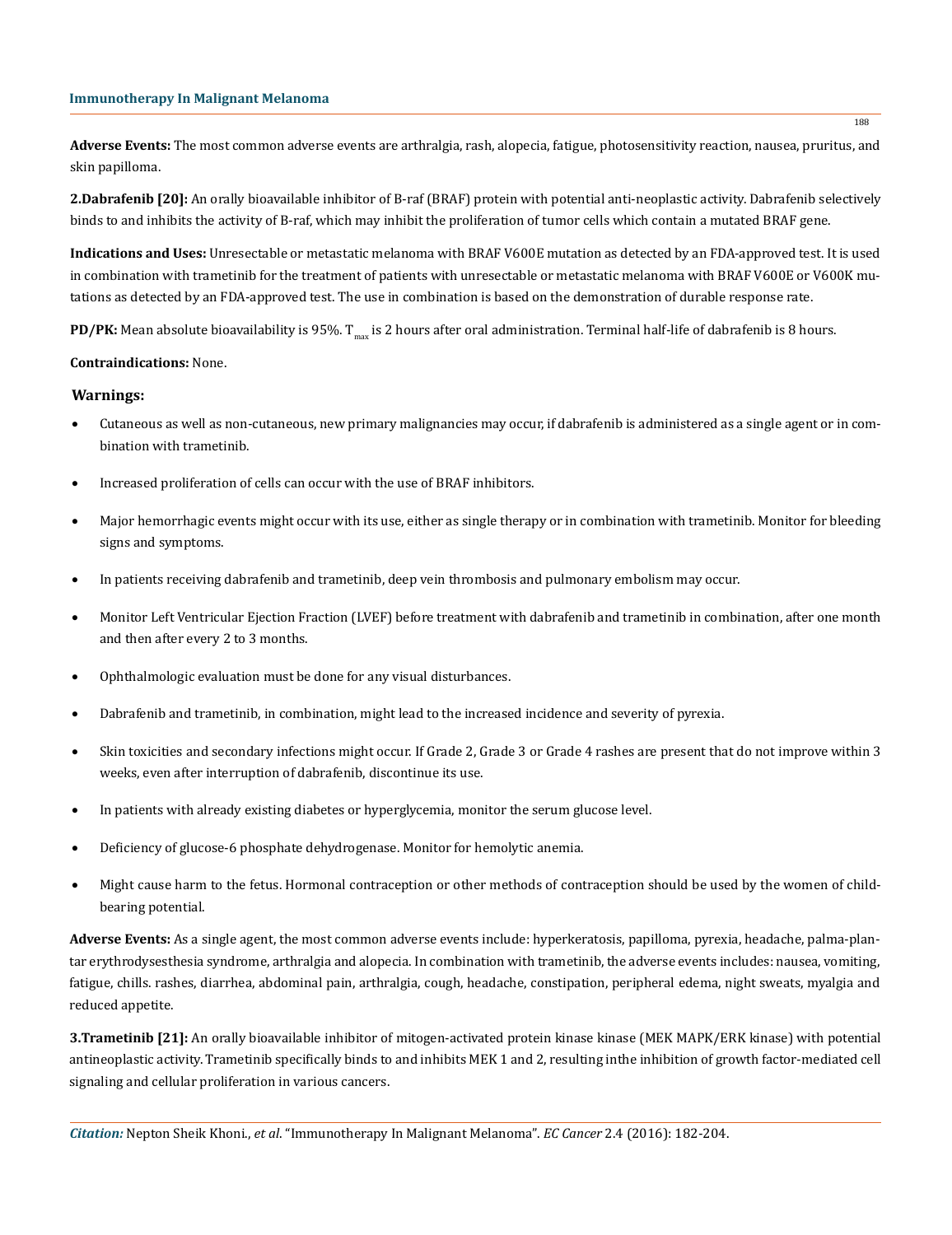**Indications and Use:** It is a kinase inhibitor indicated as a single agent and in combination with dabrafenib for the treatment of patients with unresectable or metastatic melanoma with BRAF V600E or V600K mutations as detected by an FDA-approved test. The use in combination is based on the demonstration of durable response rate. Improvement in disease-related symptoms or overall survival has not been demonstrated for trametinib in combination with dabrafenib.

Trametinib as a single agent is not indicated for treatment of patients who have received prior BRAF-inhibitor therapy.

**PD/PK:** T<sub>nax</sub> is reported to be 1.5 hours after dose administration. The bioavailability of a 2mg tablet is found to be 72%. Elimination halflife is reported to be 3.9 to 4.8 days, estimated according to the population PK model.

### **Contraindications:** None.

#### **Warnings:**

- New cutaneous and non-cutaneous, primary malignancies may occur, when trametinib is used in combination with dabrafenib. Prior to initiation of therapy, patients must be monitored for new malignancies, while on therapy and after discontinuation of the combination treatment.
- Major hemorrhagic events might occur with its use in combination with trametinib. Monitor for bleeding signs and symptoms.
- In patients receiving trametinib along with dabrafenib, deep vein thrombosis and pulmonary embolism may occur.
- Monitor LVEF before treatment, after one month and then after every 2 to 3 months.
- Ocular Toxicity: In case of visual disturbances, perform ophthalmologic evaluation. It should be permanently discontinued, in case of Retinal Vein Occlusion (RVO).
- **Interstitial Lung Disease (ILD):** Trametinib must be withheld for new or progressive pulmonary symptoms. It should be permanently discontinued for ILD, associated with treatment-related ILD or pneumonitis.
- Trematinib, in combination with dabrafenib, can lead to serious febrile reactions.
- Serious Skin Toxicity: Skin toxicities and secondary infections might occur and should be monitored. If Grade 2, Grade 3 or Grade 4 rashes are present that do not improve within 3 weeks, even after interruption of trametinib, discontinue its use.
- **Hyperglycemia:** In patients with pre-existing diabetes or hyperglycemia, monitor the serum glucose levels.
- **Embryofetal toxicity:** Might cause harm to the fetus. Advise females of childbearing potential about the potential risk to the fetus.

**Adverse Events:** As a single agent, the most common adverse events associated with trametinib include rash, diarrhea and lymphedema. In combination with dabrafenib, the adverse effects include: nausea, vomiting, fatigue, chills, rash, diarrhea, abdominal pain, arthralgia, cough, headache, constipation, peripheral edema, night sweats, myalgia and reduced appetite.

**4. Cobimetinib:** [22] It is a reversible, selective, allosteric, oral inhibitor that blocks the mitogen-activated protein kinase (MAPK) pathway by targeting the mitogen-activated extracellular signal-regulated kinase (MEK) 1 and MEK 2 which results in inhibition of phosphorylation of the extracellular signal-regulated kinase (ERK) 1 and ERK 2. It blocks the cell proliferation induced by the MAPK pathway through inhibition of the MEK1/2 signalling node.

 **Indications and uses:** It is indicated for use in combination with vemurafenib for the treatment of adult patients with unresectable or metastatic melanoma with a BRAF V600 mutation.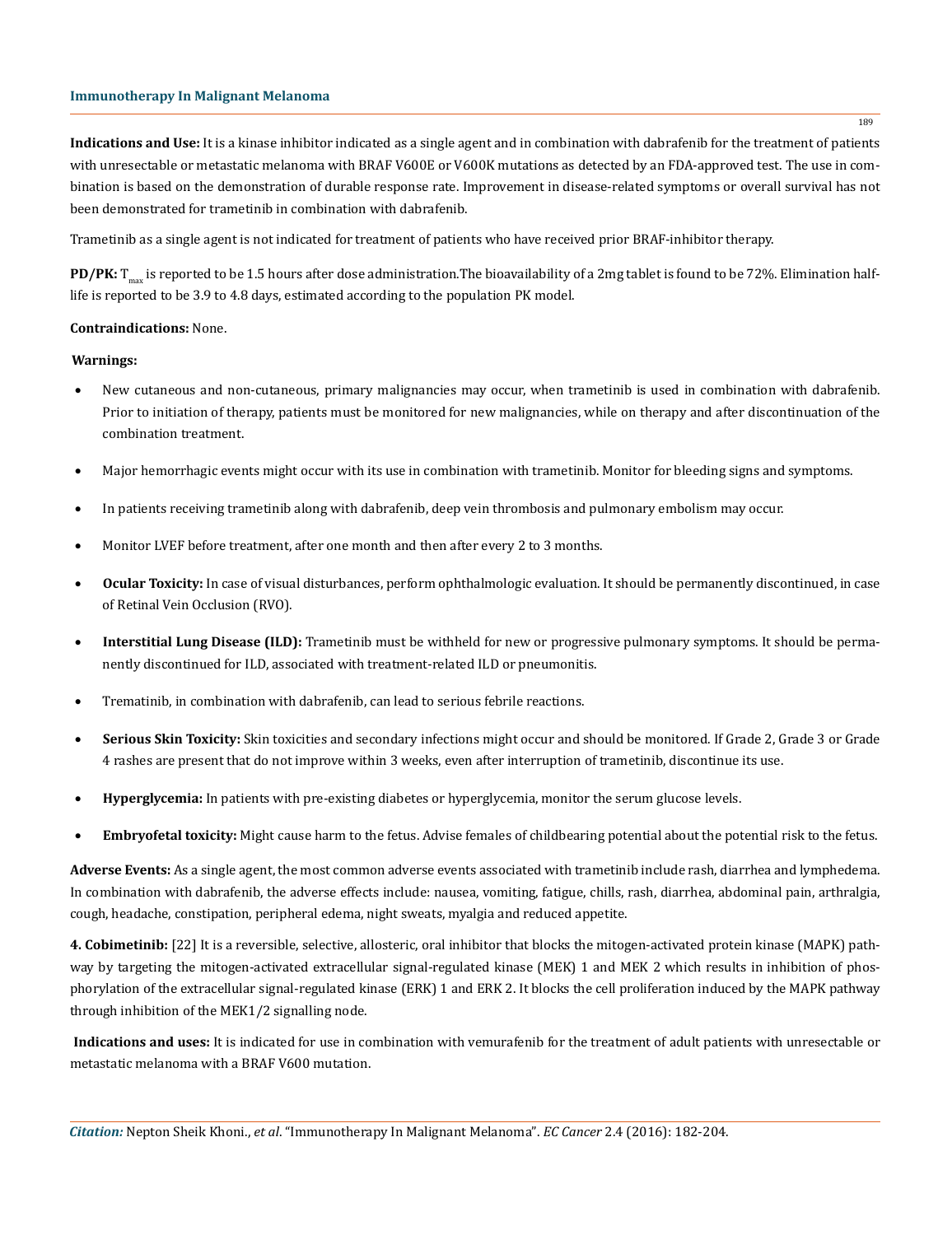**PD/PK:** Following oral dosing of 60 mg in cancer patients, cobimetinib showed a moderate rate of absorption with a median  $T_{\text{max}}$  of 2.4 hours. The mean steady-state C<sub>max</sub> and AUC0-24 were 273 ng/mL and 4340 ng.h/mL respectively. The mean accumulation ratio at steady state was approximately 2.4-fold.

### **Contraindication:** Hypersensitivity to the drug

### **Warnings:**

- The should be discontinued in patients, who suffer from hypersensitivity reactions, including generalized rash, hypotension, and erythema.
- Serous retinopathy has been observed in patients treated. The majority of events were reported as chorioretinopathy or retinal detachment.
- Patients experiencing hepatotoxicity and photosensitivity during the treatment and should discontinue its use.
- Decrease in LVEF from baseline has been reported in patients receiving the drug.

**Adverse Events:** The most common adverse reactions observed with a higher frequency in the Cobimetinib plus vemurafenib use were diarrhoea, rash, nausea, pyrexia, photosensitivity reaction, increased alanine aminotransferase, increased aspartate aminotransferase, increased blood creatine phosphokinase, and vomiting.

**b.Non-FDA approved Kinase Inhibitors:** The kinase inhibitors that are under clinical trials have been given in Table-2 below:

**1.Masitinib:** A multi-targeted protein tyrosine kinase inhibitor with potential antineoplastic activity. Masitinib selectively binds to and inhibits both the wild-type and mutated forms of the stem cell factor receptor (c-Kit; SCFR); platelet-derived growth factor receptor (PDGFR); fibroblast growth factor receptor 3 (FGFR3); and to a lesser extent, focal adhesion kinase (FAK). As a consequence, tumor cell proliferation may be inhibited in cancer cell types that overexpress these receptor tyrosine kinases (RTKs).

**2.Binimetinib (MEK162):** An orally available inhibitor of mitogen-activated protein kinase kinase 1 and 2 (MEK1/2) with potential antineoplastic activity. Binimetinib, non-competitive with ATP, binds to and inhibits the activity of MEK1/2. Inhibition of MEK1/2 prevents the activation of MEK1/2-dependent effector proteins and transcription factors, which may result in the inhibition of growth factormediated cell signaling. This may eventually lead to an inhibition of tumor cell proliferation and an inhibition in production of various inflammatory cytokines, including interleukin-1, -6 and tumor necrosis factor. MEK1/2 are dual-specificity threonine/tyrosine kinases that play key roles in the activation of the RAS/RAF/MEK/ERK pathway and are often upregulated in a variety of tumor cell types.

**3.PLX3397:** A capsule formulation containing a small-molecule receptor tyrosine kinase (RTK) inhibitor of KIT, CSF1R and FLT3 with potential antineoplastic activity. Multitargeted tyrosine kinase inhibitor, PLX3397, binds to and inhibits phosphorylation of the stem cell factor receptor (KIT), colony-stimulating factor-1 receptor (CSF1R) and FMS-like tyrosine kinase 3 (FLT3), which may result in the inhibition of tumor cell proliferation and down-modulation of macrophages, osteoclasts and mast cells, involved in the osteolytic metastatic disease. FLT3, CSF1R and FLT3 are overexpressed or mutated in many cancer cell types and play major roles in tumor cell proliferation and metastasis.

**4.Pazopanib:** A small molecule inhibitor of multiple protein tyrosine kinases with potential antineoplastic activity. Pazopanib selectively inhibits vascular endothelial growth factor receptors (VEGFR)-1, -2 and -3, c-kit and platelet derived growth factor receptor (PDGF-R), which may result in the inhibition of angiogenesis in tumors, in which these receptors are upregulated.

**5.Nilotinib:** An orally bioavailable aminopyrimidine-derivative Bcr-Abl tyrosine kinase inhibitor with antineoplastic activity. Designed to overcome imatinib resistance, nilotinib binds to and stabilizes the inactive conformation of the kinase domain of the Abl protein of the Bcr-Abl fusion protein, resulting in the inhibition of the Bcr-Abl-mediated proliferation of Philadelphia chromosome-positive (Ph+)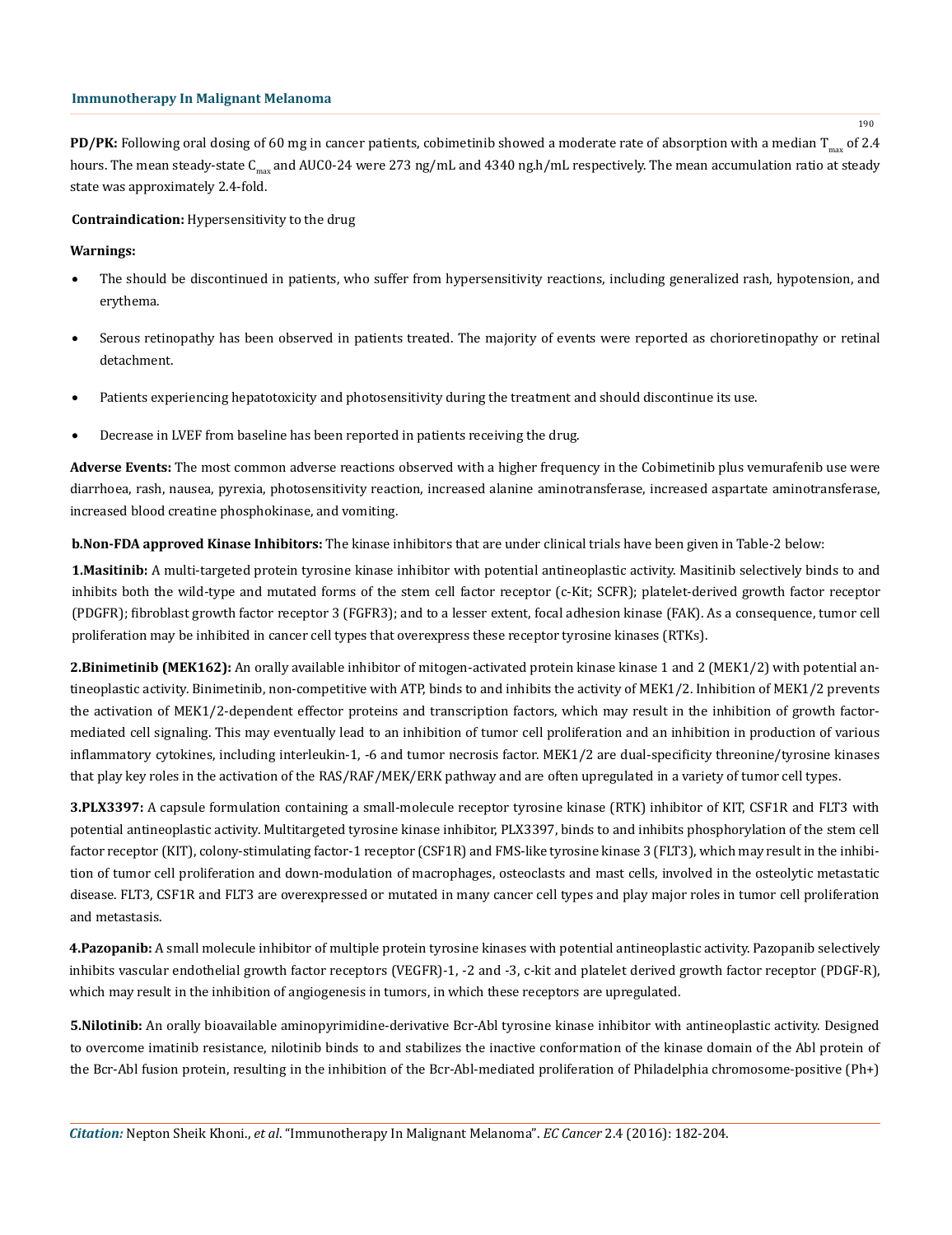chronic myeloid leukemia (CML) cells. This agent also inhibits the receptor tyrosine kinases platelet-derived growth factor receptor (PDGF-R) and c-kit, a receptor tyrosine kinase mutated and constitutively activated in most gastrointestinal stromal tumors (GISTs). With a binding mode that is energetically more favorable than that of imatinib, nilotinib has been shown to have an approximately 20-fold increased potency in kinase and proliferation assays compared to imatinib.

**6.Axitinib:** An orally bioavailable tyrosine kinase inhibitor. Axitinib inhibits the proangiogenic cytokines vascular endothelial growth factor (VEGF) and platelet-derived growth factor receptor (PDGF), thereby exerting an anti-angiogenic effect.

**7.Imatinib:** It binds to an intracellular pocket located within tyrosine kinases (TK), thereby inhibiting ATP binding and preventing phosphorylation and the subsequent activation of growth receptors and their downstream signal transduction pathways. This agent inhibits TK encoded by the bcr-abl oncogene as well as receptor TKs, encoded by the c-kit and platelet-derived growth factor receptor (PDGFR) oncogenes. Inhibition of the bcr-abl TK results in decreased proliferation and enhanced apoptosis in malignant cells of Philadelphiapositive (Ph+) hematological malignancies such as CML and ALL; effects on c-kit TK activity inhibit mast-cell and cellular proliferation in those diseases, overexpressing c-kit, such as mastocytosis and gastrointestinal stromal tumor (GIST).

**8.Alisertib:** A second-generation, orally bioavailable, highly selective small molecule inhibitor of the serine/threonine protein kinase Aurora A kinase with potential antineoplastic activity. Alisertib binds to and inhibits Aurora A kinase, which may result in disruption of the assembly of the mitotic spindle apparatus, disruption of chromosome segregation, and inhibition of cell proliferation. Aurora A kinase localizes to the spindle poles and to spindle microtubules during mitosis, and is thought to regulate spindle assembly. Aberrant expression of Aurora kinases occurs in a wide variety of cancers, including colon and breast cancers.

**9.Buparlisib:** An orally bioavailable specific oral inhibitor of the pan-class I phosphatidylinositol 3-kinase (PI3K) family of lipid kinases with potential antineoplastic activity. Buparlisib specifically inhibits class I PIK3 in the PI3K/AKT kinase (or protein kinase B) signaling pathway in an ATP-competitive manner, thereby inhibiting the production of the secondary messenger phosphatidylinositol-3,4,5 trisphosphate and activation of the PI3K signaling pathway. This may result in inhibition of tumor cell growth and survival in susceptible tumor cell populations. Activation of the PI3K signaling pathway is frequently associated with tumorigenesis. Dysregulated PI3K signaling may contribute to tumor resistance to a variety of antineoplastic agents.

**10.LGX818:** An orally available Raf kinase inhibitor with potential antineoplastic activity. LGX818 specifically inhibits Raf kinase, a serine/threonine enzyme in the RAF/mitogen-activated protein kinase kinase (MEK)/ extracellular signal-related kinase (ERK) signaling pathway. By inhibiting the activation of the RAF/MEK/ERK signaling pathway, the administration of LGX818 may result in a decrease in proliferation of tumor cells. The Raf mutation BRAF V600E is frequently upregulated in a variety of human tumors and results in the constitutive activation of the RAF/MEK/ERK signaling pathway that regulates cellular proliferation and survival.

**11.LEE011:** An orally available cyclin-dependent kinase (CDK) inhibitor targeting cyclin D1/CDK4 and cyclin D3/CDK6 cell cycle pathway, with potential antineoplastic activity. CDK4/6 inhibitor LEE011 specifically inhibits CDK4 and 6, thereby inhibiting retinoblastoma (Rb) protein phosphorylation. Inhibition of Rb phosphorylation prevents CDK-mediated G1-S phase transition, thereby arresting the cell cycle in the G1 phase, suppressing DNA synthesis and inhibiting cancer cell growth. Overexpression of CDK4/6, as seen in certain types of cancer, causes cell cycle deregulation.

**12.Palbociclib:**An orally available cyclin-dependent kinase (CDK) inhibitor with potential antineoplastic activity. Palbociclib selectively inhibits cyclin-dependent kinase 4 (CDK4) and 6 (CDK6), thereby inhibiting retinoblastoma (Rb) protein phosphorylation early in the G1 phase leading to cell cycle arrest. This suppresses DNA replication and decreases tumor cell proliferation. CDK4 and 6 are serine/threonine kinases that are upregulated in many tumor cell types and play a key role in the regulation of cell cycle progression.

*Citation:* Nepton Sheik Khoni., *et al*. "Immunotherapy In Malignant Melanoma". *EC Cancer* 2.4 (2016): 182-204.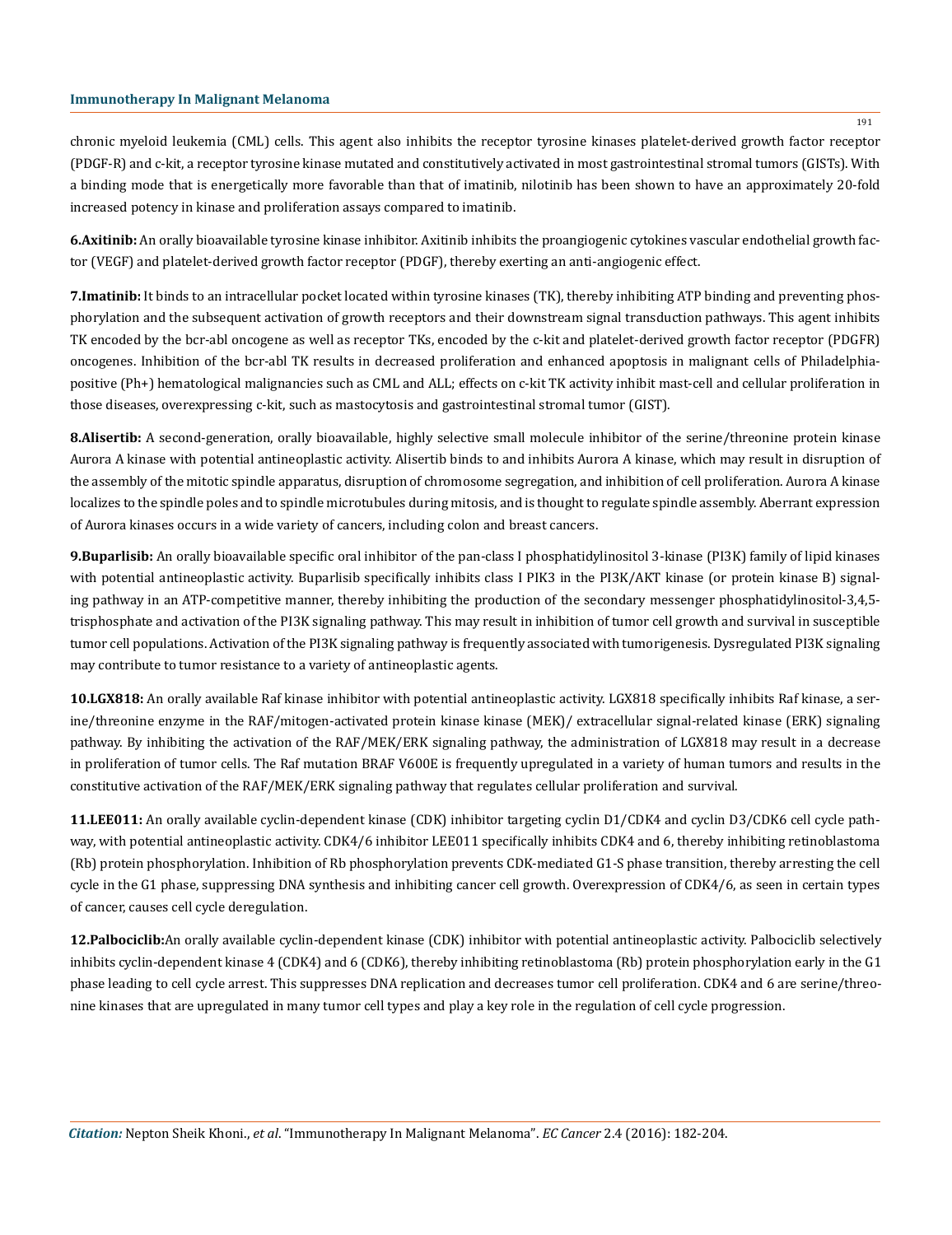| <b>Kinase Inhibitors</b> | Clinical trial identifier no. | <b>PHASE</b> | <b>Study Design</b>                | <b>Target</b>             |
|--------------------------|-------------------------------|--------------|------------------------------------|---------------------------|
| Masitinib                | NCT01280565                   | Phase-3      | Safety/ Efficacy Study, Open Label | c-kit, SCFR, PDGFR, FGFR3 |
| <b>Binimetinib</b>       | NCT01763164                   | Phase-3      | Safety/Efficacy Study, Open Label  | MEK1/2                    |
| PLX3397                  | NCT02071940                   | Phase 2      | Efficacy Study, Open Label         | KIT, CSF1R and FLT3       |
| Pazopanib                | NCT01107665                   | Phase 2      | Safety/Efficacy Study, Open Label  | VEGFR-1,2,3               |
| Nilotinib                | NCT01168050                   | Phase-2      | Efficacy Study, Open Label         | Bcr-Abl                   |
| Axitinib                 | NCT01321437                   | Phase 2      | Safety/Efficacy Study, Open Label  | VEGF                      |
| Imatinih                 | NCT01782508                   | Phase 2      | Efficacy Study, Open Label         | c-kit and PDGFR           |
| Alisertib                | NCT01316692                   | Phase 2      | Efficacy Study. Open Label         | Aurora A kinase           |
| <b>Buparlisib</b>        | NCT01512251                   | Phase- $1/2$ | Safety/Study, Open Label           | Class 1 PIK3              |
| LGX-818                  | NCT01543698                   | Phase $-1/2$ | Safety/Efficacy Study, Open Label  | Raf Kinase                |
| LEE011                   | NCT01781572                   | Phase $1/2$  | Safety/Efficacy Study, Open Label  | CDK4/6                    |
| Palbociclib              | NCT02202200                   | Phase $1/2$  | Safety/Efficacy Study, Open Label  | CDK4/6                    |

*Table 2: Non-FDA approved kinase inhibitors [23,34].*

# **C.Cytokine Therapy:**

# **a.FDA approved Cytokine Therapy:**

**1.Interferon alfa-2b [35]:** Alfa interferons bind to specific cell-surface receptors, resulting in the transcription and translation of genes, whose protein products mediate antiviral, antiproliferative, anticancer, and immune-modulating effects.

**Indications and Use:** It is indicated as an adjuvant to surgical treatment in patients 18 years of age or older with malignant melanoma, who are free of disease, but at high risk for systemic recurrence, within 56 days of surgery.

**PD/PK:** The maximum serum concentrations were found to be 18 to 116 IU/ml after a single dose of 5 million IU/m<sup>2</sup> given subcutaneously, intramuscularly and 30-minute intravenous infusion. The elimination half-life is reported to be 2 to 3 hours after intramuscular and subcutaneous injection.

### **Contraindications: It is contraindicated in patients with:**

- Hypersensitivity to interferon alfa or any of its constituents.
- Autoimmune hepatitis.
- Decompensated liver disease.
- In combination with ribivarin, it is contraindicated in:
- Patients with hypersensitivity to ribivarin or any of its components.
- Pregnant women.
- Men, who have pregnant female partners.
- Patients with hemoglobinopathies, such as sickle cell anemia and thalassemia major.
- Patients, whose creatinine clearance lies below 50ml/min.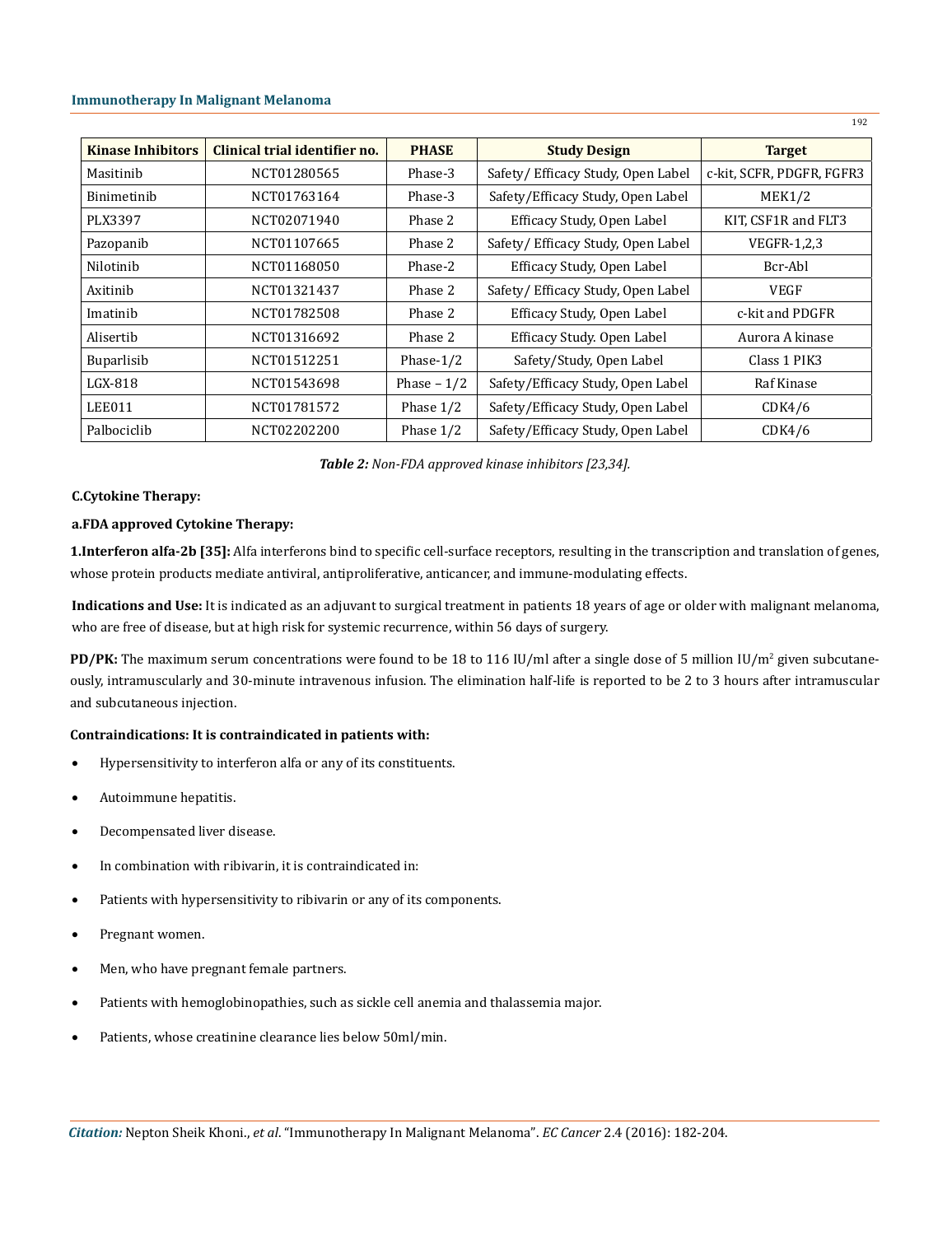#### **Warnings:**

- **General:** Fever and flu-like symptoms might develop, hence, it should be given cautiously in patients with pulmonary disease or diabetes mellitus, who are especially prone to ketoacidosis. Care must be taken in patients with thrombophlebitis, pulmonary embolism or severe myelosuppression.
- **Cardiovascular disease:** Hypotension, arrhythmia, tachycardia of 150 beats per minute or greater, myocardial infarction and cardiomyopathy have been observed. Close monitoring must be done in patients with a history of myocardial infarction or previous or present arrhythmic disorders.
- • **Cerebrovascular Disorders:** Ischemic and hemorrhagic cerebrovascular events have been observed.
- • **Neuropsychiatric Disorders:** Depression and suicidal behavior, which includes suicidal ideation, suicidal attempts, completed suicides, homicidal ideation and aggressive behavior has been reported. Hence, it should be used with caution in patients with psychiatric disorders. Treatment should be discontinued in patients developing suicidal tendencies while on-treatment. Narcotics, hypnotics or sedatives can be given concurrently with caution and patients must be monitored, until the adverse effects have resolved.
- **Bone Marrow Toxicity:** Bone marrow suppression, cytopenias including aplastic anemia may occur. Complete blood counts must be checked prior to the therapy and monitored on regular basis. It should be discontinued in patients, who have neutrophil count less than  $0.5 \times 10^9$ /L or platelet count less than 25 x  $10^9$ /L.
- Ophthalmologic Disorders: Decreased or loss of vision, retinal artery or vein thrombosis, retinopathy including macular edema, retinal hemorrhages; optic neuritis, serious retinal detachment and papilledema may be induced or aggravated. All patients must be monitored regularly and baseline eye examination must be conducted. It should be discontinued in patients, who develop new or a worse form of ophthalmologic disorders.
- **Endocrine Disorders:** Hypothyroidism or hyperthyroidism might develop. Patients with already existing thyroid disorders and whose thyroid function cannot be maintained within limits should not be treated with interferon. Serum TSH levels should be monitored prior to therapy.
- Gastrointestinal disorders: Hepatotoxicity, including fatality has been reported. Close monitoring and discontinuation of therapy must be done, if appropriate.
- Pulmonary Disorders: Pulmonary infiltrates, dyspnea, broncholitis obliterans, interstitial pneumonia, sarcoidosis and pulmonary hypertension might occur. Chest X-ray should be done for the patients, who develop fever, cough or dyspnea. In case of pulmonary impairment, close monitoring should be done or treatment should be discontinued.
- • **Autoimmune Disorders:** Thrombocytopenia, rheumatoid arthritis, vasculitis, Raynaud's phenomenon, rhabdomyolysis and lupus erythematosus have been observed.

**Adverse Events:** The most common adverse events include: fatigue, depression, diarrhea, nausea/vomiting, alopecia, depression, altered taste sensation, dizziness/vertigo, chills, headache and anemia. Life-threatening adverse reactions include: neutropenia, fever, chills, headache, myalgia, increased SGOT, Grade 4 fatigue and depression and lethal hepatotoxicity.

**2.Aldesleukin [36]:** A recombinant analog of the endogenous cytokine interleukin-2 (IL-2) with immunoregulatory and antineoplastic activities. Aldesleukin binds to and activates the IL-2 receptor, followed by heterodimerization of the cytoplasmic domains of the IL-2R beta and gamma(c) chains; activation of the tyrosine kinase Jak3; and phosphorylation of tyrosine residues, located on the IL-2R beta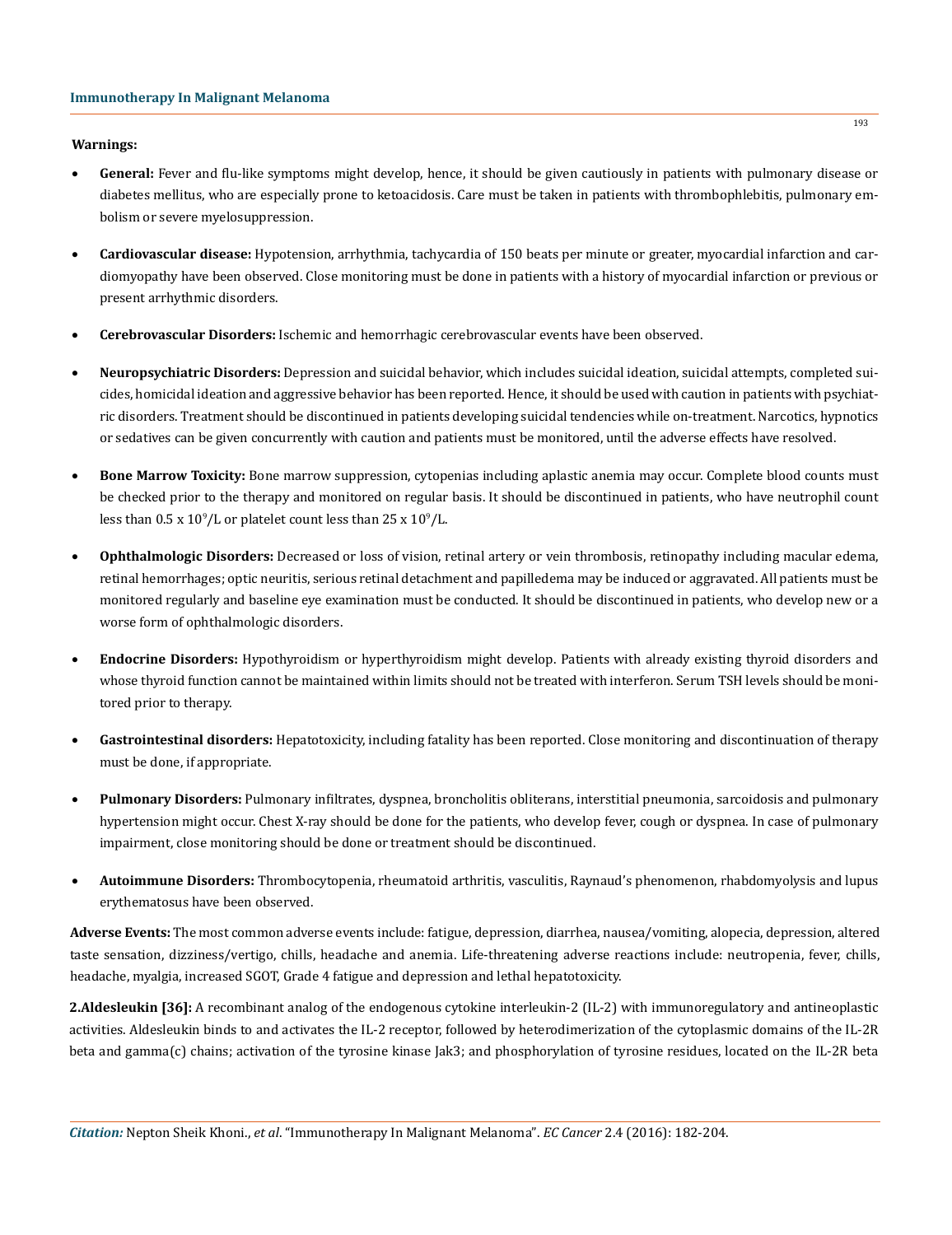chain, resulting in an activated receptor complex. Various cytoplasmic signaling molecules are recruited to the activated receptor complex and become substrates for regulatory enzymes that are associated with the receptor complex. This agent enhances lymphocyte mitogenesis; stimulates long-term growth of human IL-2 dependent cell lines; enhances lymphocyte cytotoxicity; induces lymphokineactivated killer (LAK) cell and natural killer (NK) cell activities; and induces expression of interferon-gamma. Aldesleukin may induce T cell-mediated tumor regression in some tumor types.

**Indications and Use:** It is indicated for the treatment of adults with metastatic melanoma.

**PD/PK:** Upon administration, approximately 30% of administered dose is detected in the plasma. The distribution and elimination halflife is reported to be 13 and 85 minutes, respectively.

**Contraindications:** It is contraindicated in patients with altered or impaired pulmonary function tests, thallium stress test and those with organ allografts. Patients with following drug related toxicities are contraindicated to undergo retreatment with aldesleukin:

- Persistent ventricular tachycardia ( $\geq 5$  beats).
- Cardiac arrhythmias, which are uncontrolled or non-responsive to the management.
- Cardiac tamponade.
- Intubation for >72 hours.
- Renal failure that requires dialysis >72 hours.
- Coma or toxic psychosis lasting >48 hours.
- Bowel ischemia or perforation.
- GI bleeding requiring surgery.

### **Warnings:**

- Aldesleukin therapy should be given only to those patients, who have normal cardiac and pulmonary functions, evaluated through thallium stress testing and formal pulmonary function testing.
- • It should be administered under the surveillance of a qualified physician, who has a great experience in the field of anticancer agents. It can lead to hypotension, reduced organ perfusion, cardiac arrhythmia, myocardial infarction, angina, respiratory insufficiency, renal insufficiency, GI bleeding or infarction, edema and change in mental status.
- **Capillary leak Syndrome (CLS):** It is characterized by the vascular tone loss and plasma protein and fluid extravasation.
- Impaired neutrophil function, with an increased risk of disseminated function, along with sepsis and bacterial endocarditis may be observed.
- Aldesleukin should be withheld, if a patient develops moderate to severe lethargy or somnolence. If the administration is continued, it may result in coma.
- Aldesleukin may exacerbate the pre-existing autoimmune and inflammatory disease. Exacerbation of arthritis, scleroderma, Crohn's disease, oculo bulbar myasthenia gravis, diabetes mellitus, cholecystitis, cerebral vasculitis, Stevens-Johnson syndrome, IgA glomerulonephritis and bullous pemphigoid have been reported.
- Neurologic symptoms, such as mental status, difficulty in speech, hallucinations, coma, cortical blindness, agitation, limb or gait ataxia and obtundation may occur. Prior to therapy, evaluation and treatment of CNS metastasis should be done.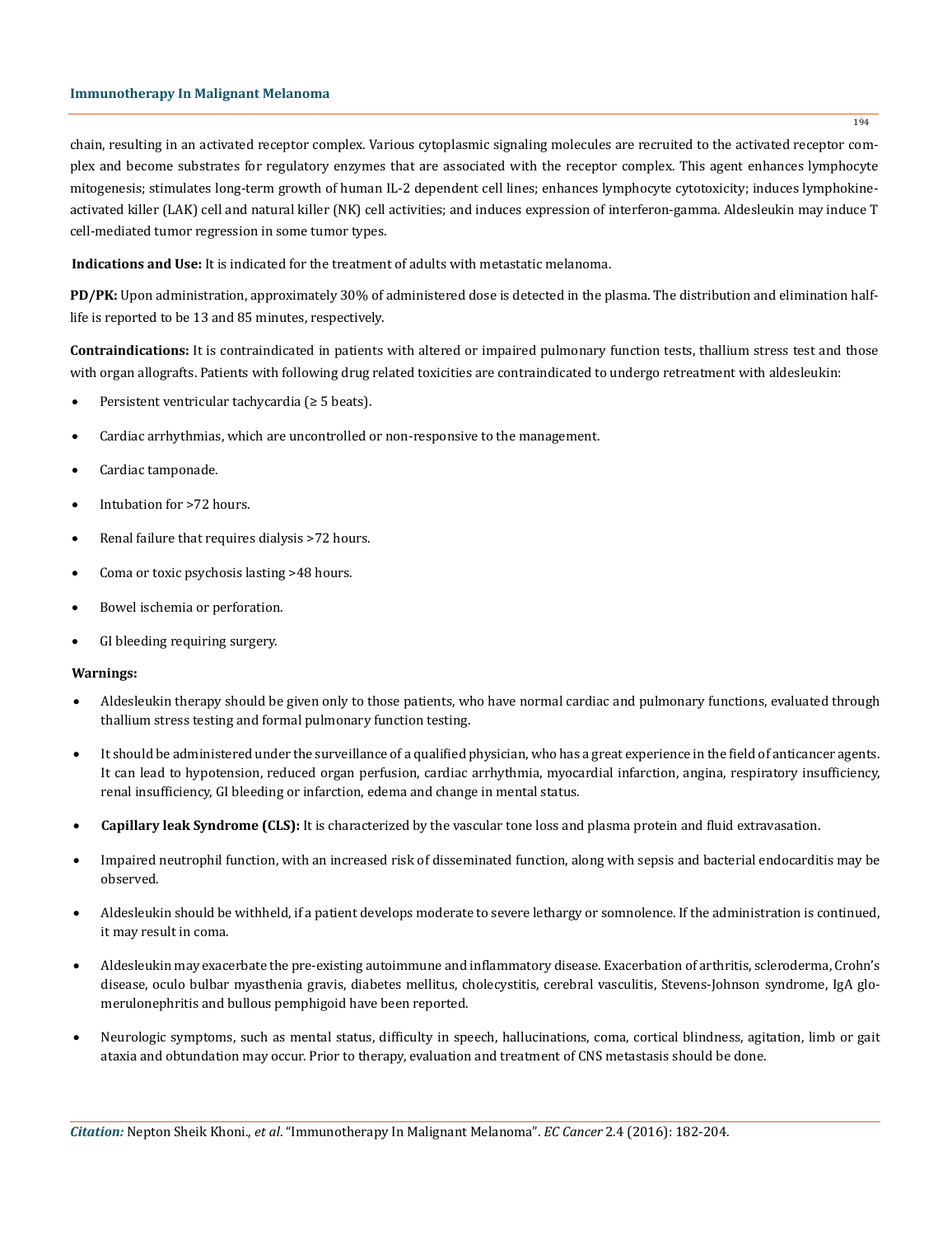**Adverse Events:** Various adverse events associated with aldesleukin include: chills, fever, malaise, asthenia, infection, abdominal pain, enlarged abdomen, hypotension, tachycardia, vasodilation, supraventricular tachycardia, cardiovascular disorder, arrhythmia, diarrhea, nausea, vomiting, stomatitis, anorexia, nausea, vomiting, leucopenia, thrombocytopenia, anemia, bilirubinemia, increase in creatinine levels, peripheral edema, increased SGOT, weight gain, edema, acidosis, hypomagnesemia, hypocalcemia, alkaline phosphatase increase, confusion, somnolence, anxiety, dizziness, dyspnea, lung and respiratory disorder, increased cough, rhinitis, rash, pruritis, exfoliaive dermatitis and oliguria.

**b.Non-FDA approved Cytokine Therapy:** The cytokine-based agents that are under clinical trials have been given in Table-3 below:

**1.Imiquimod:** A synthetic agent with immune response modifying activity. As an immune response modifier (IRM), imiquimod stimulates cytokine production, especially interferon production, and exhibits antitumor activity, particularly against cutaneous cancers. Imiquimod's proapoptotic activity appears to be related to Bcl-2 overexpression in susceptible tumor cells.

| <b>Cytokines</b> | Clinical trial identifier no. | <b>PHASE</b> | <b>Study Design</b>                   | <b>Target</b> |
|------------------|-------------------------------|--------------|---------------------------------------|---------------|
| Imiguimod        | NCT01720407                   | Phase-3      | Efficacy Study, Open Label, Treatment | Interferon    |

*Table 3: Non-FDA approved cytokine therapy [37].*

#### **D.Monoclonal Antibodies:**

**a.Non-FDA approved monoclonal antibodies:** The non-FDA approved monoclonal antibodies that are under clinical trials have been given in Table-4 below:

**1.Glembatumumab vedotin:** An antibody-drug conjugate, consisting of the fully human monoclonal antibody CR011 directed against glycoprotein NMB (GPNMB) and conjugated via a cathepsin B-sensitive valine-citrulline (vc) linkage to the cytotoxic agent mono-methyl auristatin E (MMAE), with potential antineoplastic activity. Upon administration, the monoclonal antibody CR011 moiety binds to glycoprotein nmb (GPNMB), expressed on the surfaces of a variety of cancer cell types; upon endocytosis, the synthetic dolastin analogue MMAE is released via enzymatic cleavage into the tumor cell cytosol, where it binds to tubulin and inhibits tubulin polymerization, which may result in G2/M phase arrest and apoptosis. The vc linkage system is highly stable in serum, rendering the cytotoxicity of glembatumumab vedotin specific for GPNMB-positive cells. GPNMB is a transmembrane protein overexpressed on the surfaces of various cancer cell types, including melanoma, breast, and prostate cancer cells.

**2.Ofatumumab:** A fully human, high-affinity IgG1 monoclonal antibody, directed against the B-cell CD20 cell surface antigen with potential antineoplastic activity. Ofatumumab binds specifically to CD20 on the surfaces of B cells, triggering complement-dependent cell lysis (CDCL) and antibody-dependent cell-mediated cytotoxicity (ADCC) of B cells overexpressing CD20. The CD20 antigen, found on over 90% of B cells, B cell lymphomas, and other B cells of lymphoid tumors of B cell origin, is a non-glycosylated cell surface phosphoprotein that acts as a calcium ion channel; it is exclusively expressed on B cells during most stages of B cell development.

**3.Bevacizumab:** A recombinant humanized monoclonal antibody directed against the VEGF, a pro-angiogenic cytokine. Bevacizumab binds to VEGF and inhibits VEGFR binding, thereby preventing the growth and maintenance of tumor blood vessels.

**4.Fresolimumab:** A panspecific, recombinant, fully human monoclonal antibody directed against human transforming growth factor (TGF) -beta 1, 2 and 3 with potential anti-neoplastic activity. Fresolimumab binds to and inhibits the activity of all isoforms of TGF-beta, which may result in the inhibition of tumor cell growth, angiogenesis, and migration. TGF-beta, a cytokine often over-expressed in various malignancies, may play an important role in promoting the growth, progression, and migration of tumor cells.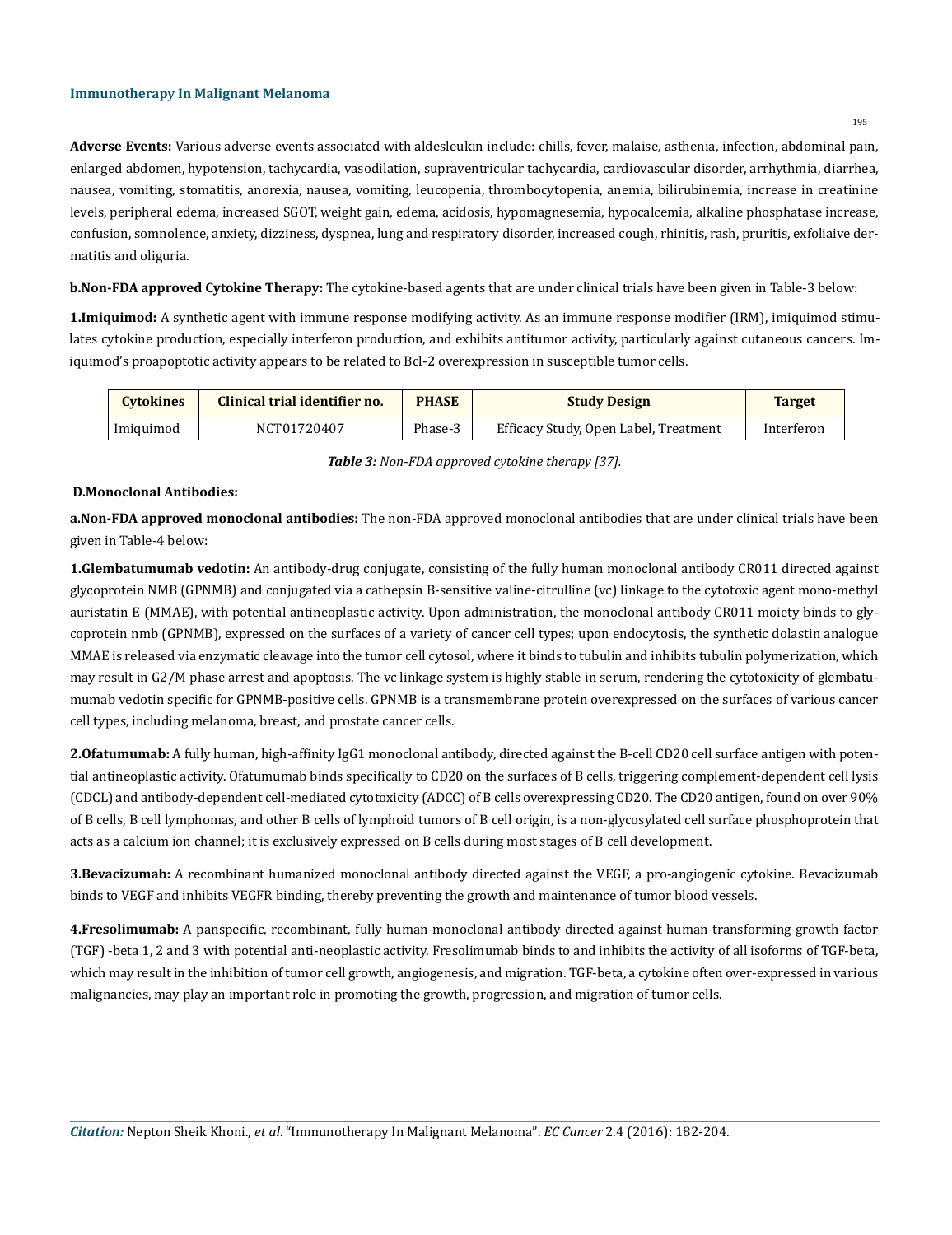| <b>MABs</b>           | Clinical trial identifier no. | <b>Phase</b>        | <b>Study Design</b>                            | <b>Target</b>            |
|-----------------------|-------------------------------|---------------------|------------------------------------------------|--------------------------|
| Glembatumumab vedotin | NCT02302339                   | Phase 2             | Efficacy Study, Open Label                     | Glycoprotein NMB (GPNMB) |
| Ofatumumab            | NCT01376713                   | Phase 2             | Efficacy Study; Open Label                     | CD20 antigen             |
| Bevacizumab           | NCT02065466                   | Phase $\frac{1}{2}$ | Open Label; Treatment                          | <b>VEGF</b>              |
| Fresolimumab          | NCT00356460                   | Phase 1             | Non-Randomized,<br>Safety Study,<br>Open Label | $TGF-\beta$              |

*Table 4: Non-FDA approved MABs [38-41].*

### **E.Vaccines:**

**a.Non-FDA approved vaccines:** There are some vaccines that are not currently approved by FDA for malignant melanoma. However, many vaccines are under clinical trials in phase I, II, and III as in the table-5 below:

**1.MELITAC 12.1 Peptide Vaccine:** A peptide cancer vaccine consisting of an emulsion of a mixture of 12 class I Major Histocompatibility Complex (MHC)-restricted melanoma peptides and a class II MHC-restricted tetanus toxoid helper peptide, with potential immunostimulating and anti-neoplastic activities. Upon administration, the MELITAC 12.1 peptide vaccine may stimulate the host immune system to mount a cytotoxic T-cell response against tumor cells expressing the melanoma peptide antigens, resulting in tumor cell lysis. The melanoma peptides contained in the vaccine are upregulated in melanoma cancer cells.

**2.CDX-1401 and Poly-ICLC Vaccine:** The cancer vaccine CDX-1401 attaches to a protein that is made in tumor cells. The vaccine helps the body to recognize the tumor to fight the cancer. The CDX-301 vaccine may help the body make more of the tumor fighting cells, known as dendritic cells. The poly-ICLC vaccine stimulates the immune system and may help these dendritic cells to mature so that they can recognize the tumor.

**3.Dorgenmeltucel-L:** The alpha (1,3)-gal stimulates an immune response against melanoma-specific antigens in the tumor cell lines. The patient's immune system, then targets their own melanoma cells and destroys them.

**4.A2/4-1BB ligand-expressing melanoma vaccine:** An allogeneic melanoma cell vaccine derived from a cell line with high expression of melanoma associated antigens and genetically modified to express both HLA-A2 and 4-1BB ligand, with potential immunostimulating and anti-neoplastic activities. Upon administration, the 4-1BB ligand of the allogeneic HLA-A2/4-1BB ligand-expressing melanoma vaccine binds to 4-1BB on activated T-lymphocytes, which induces a strong immune response against HLA-A2 positive melanoma cells.

**5.IL15-DC Vaccine:** Interleukin-15 is a new generation of the dendritic cell vaccines. This vaccine has improved potency to work against the cancerous cells. IL15-DC is a most promising vaccine for the treatment of malignant melanoma.

**6.HLA-A1-binding Melanoma antigens 1 and 3 (MAGE-1/MAGE-3) multipeptide-pulsed autologous dendritic cell vaccine:** A cell-based cancer vaccine composed of autologous dendritic cells (DCs) pulsed with human leukocyte antigen (HLA)A1-binding melanoma-associated antigen peptides MAGE-1 and MAGE-3 with potential immunomodulating and anti-neoplastic activity. Upon vaccination, HLA-A1-binding MAGE-1/MAGE-3 multipeptide-pulsed autologous dendritic cell vaccine may stimulate the host immune system to mount an anti-tumoral cytotoxic T lymphocyte (CTL) and antibody responses against MAGE1- and MAGE-3-expressing cancer cells, resulting in tumor cell lysis. HLA-A1 is an MHC class I molecule that presents antigenic peptides to CD8+ T cells; epitope design restricted to epitopes that bind most efficiently to HLA-A1 may improve antigenic peptide immunogenicity.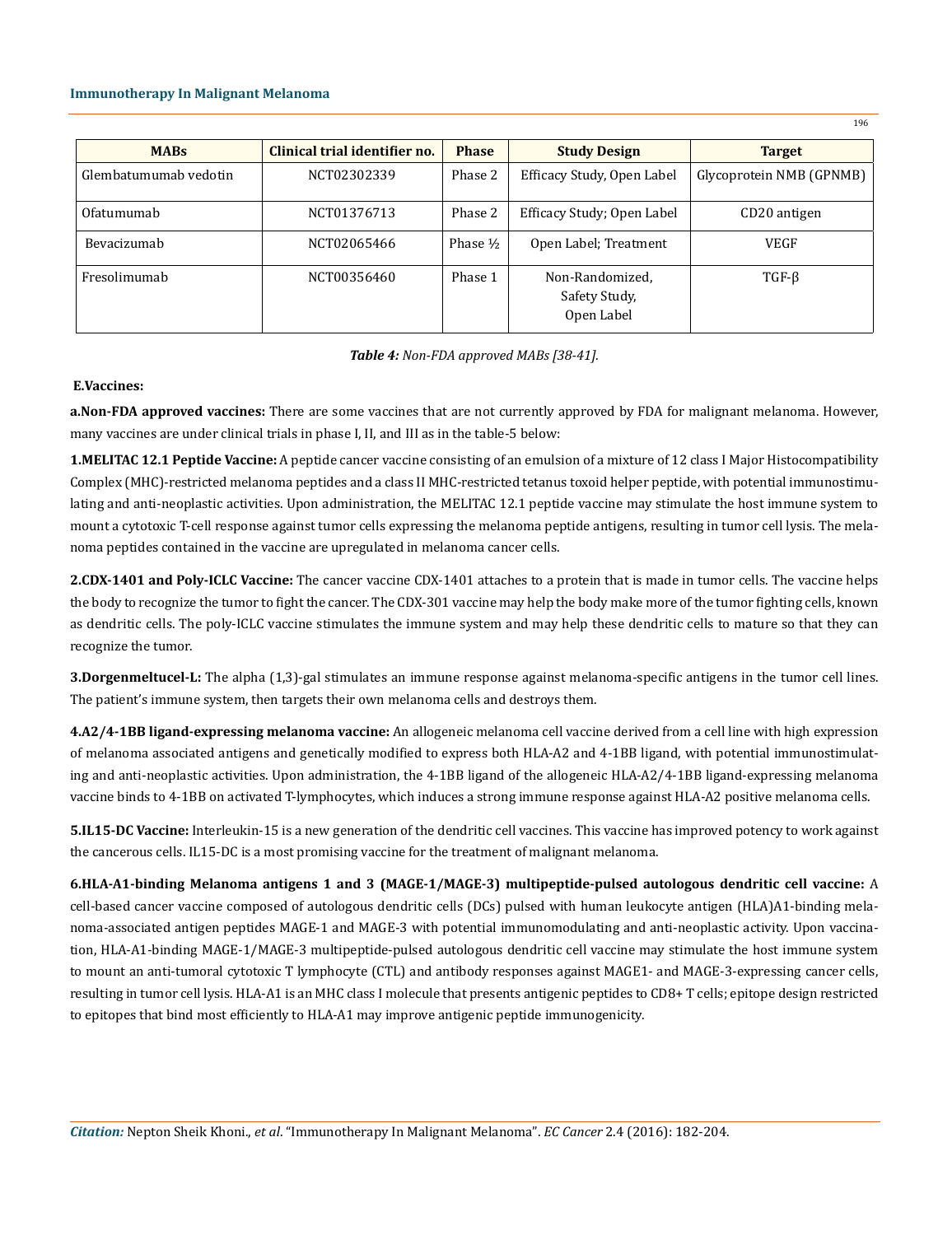197

**7.POL-103A:** It is a newly developed investigational vaccine composed of antigens associated with multiple melanoma. These are derived from 3 human melanoma cell lines, which are admixed with alum that acts as an adjuvant. Due to the presence of various antigens, the induction of immune response against the tumor is maximized and hence, prevents the ability of tumor cell to escape the immune response.

**8.Survivin Peptide Vaccine:** A peptide vaccine comprised of synthetic HLA-A1, -A2 and -B35 restricted survivin epitopes combined with the adjuvant Montanide ISA-51 with potential antineoplastic activity. Upon administration, HLA-A1, A2, B35-restricted survivin peptides/Montanide ISA-51 vaccine may stimulate a cytotoxic T cell response against tumor cells that overexpress survivin, resulting in tumor cell lysis. Montanide ISA-51, also known as incomplete Freund's adjuvant or IFA, is a stabilized water-in-oil emulsion adjuvant containing mineral oil with mannide oleate added as a surfactant that non-specifically stimulates cell-mediated immune responses to antigens.

**9.AGI-101H:** A cancer vaccine derived from two gentically modified human melanoma cell lines with potential antineoplastic activity. Allogeneic melanoma vaccine AGI-101H consists of a 1:1 mixture of cells from two genetically modified human melanoma cell lines, designated as Mich1H6 and Mich2H6, that have been gamma-irradiated to render the cells non-proliferative. Upon administration, this vaccine may stimulate a cytotoxic immune response against melanoma tumor cells.

**10.SCI-B1:** A proprietary DNA-based cancer vaccine that encodes a melanoma antigen tyrosinase-related protein 2 (TRP2) cytotoxic Tlymphocyte (CTL) epitope and a modified monoclonal antibody, a chimera of human IgG1/murine IgG2a with T cell mimotopes expressed within the complementarity-determining regions (CDR) of the antibodies, with potential immunostimulating and antineoplastic activities. Upon intramuscular injection and electroporation, melanoma TRP2 CTL epitope vaccine SCIB1 expresses the modified antibody. Subsequently, the Fc component of the engineered antibody targets and binds to the CD64 receptor on the dendritic cells (DCs); upon processing by DCs, the cellular immune system may be activated to induce helper T-cell and CTL immune responses against tumor cells expressing the TRP2 antigen.

**11.MAGE-3.1A vaccine:** A synthetic peptide cancer vaccine consisting of human leukocyte antigen HLA-A1-restricted peptide derived from MAGE-3 with potential immunostimulating and antineoplastic activities. Upon administration, MAGE-3.1 A peptide vaccine may stimulate the immune system to mount a cytotoxic T-cell (CTL) response against tumor cells expressing MAGE-3, resulting in tumor cell lysis. MAGE-3, a TAA, is overexpressed by a variety of cancer cell types.

**12.Theravac:** It is a recombinant adenylate cyclase toxin, which is obtained from Bordetella pertussis that has undergone the process of detoxification by mutation of its catalytic domain and is further coupled to the Tyrosinase.A2 epitope, YMDGTMSQV.

**13.NY-ESO1 vaccine:** A cancer vaccine consisting of an immunogenic peptide derived from the cancer-testis antigen (NY-ESO-1), an antigen found in normal testis and various tumors. Vaccination with NY-ESO1 vaccine may stimulate the host immune system to mount a humoral and cytotoxic T lymphocyte (CTL) response to cells expressing NY-ESO1 antigen, resulting in tumor cell lysis.

**14.Long Peptide Vaccine 7 (LPV7):** A peptide vaccine consisting of a combination of seven synthetic long peptides (SLPs), which are each about 30 amino acids in size, and derived from cancer-testis antigens (CTA) and melanocytic differentiation proteins (MDP), with potential immunostimulating and antitumor activities. Upon administration, long peptide vaccine 7 may stimulate the host immune system to mount a cytotoxic T-cell lymphocyte (CTL) response against tumor cells expressing these peptides. CTA and MDP are overexpressed in a variety of cancer cell types.

**15.UV1 vaccine:** A synthetic, peptide cancer vaccine directed against the human telomerase reverse transcriptase catalytic subunit (hTERT) with potential immunomodulating activity. Vaccination with the UV1 telomerase peptide may stimulate cytotoxic T-cells to recognize and kill telomerase-expressing cells. Telomerase, a reverse transcriptase normally repressed in healthy cells, is overexpressed in most cancer cells and plays a key role in cellular proliferation.

*Citation:* Nepton Sheik Khoni., *et al*. "Immunotherapy In Malignant Melanoma". *EC Cancer* 2.4 (2016): 182-204.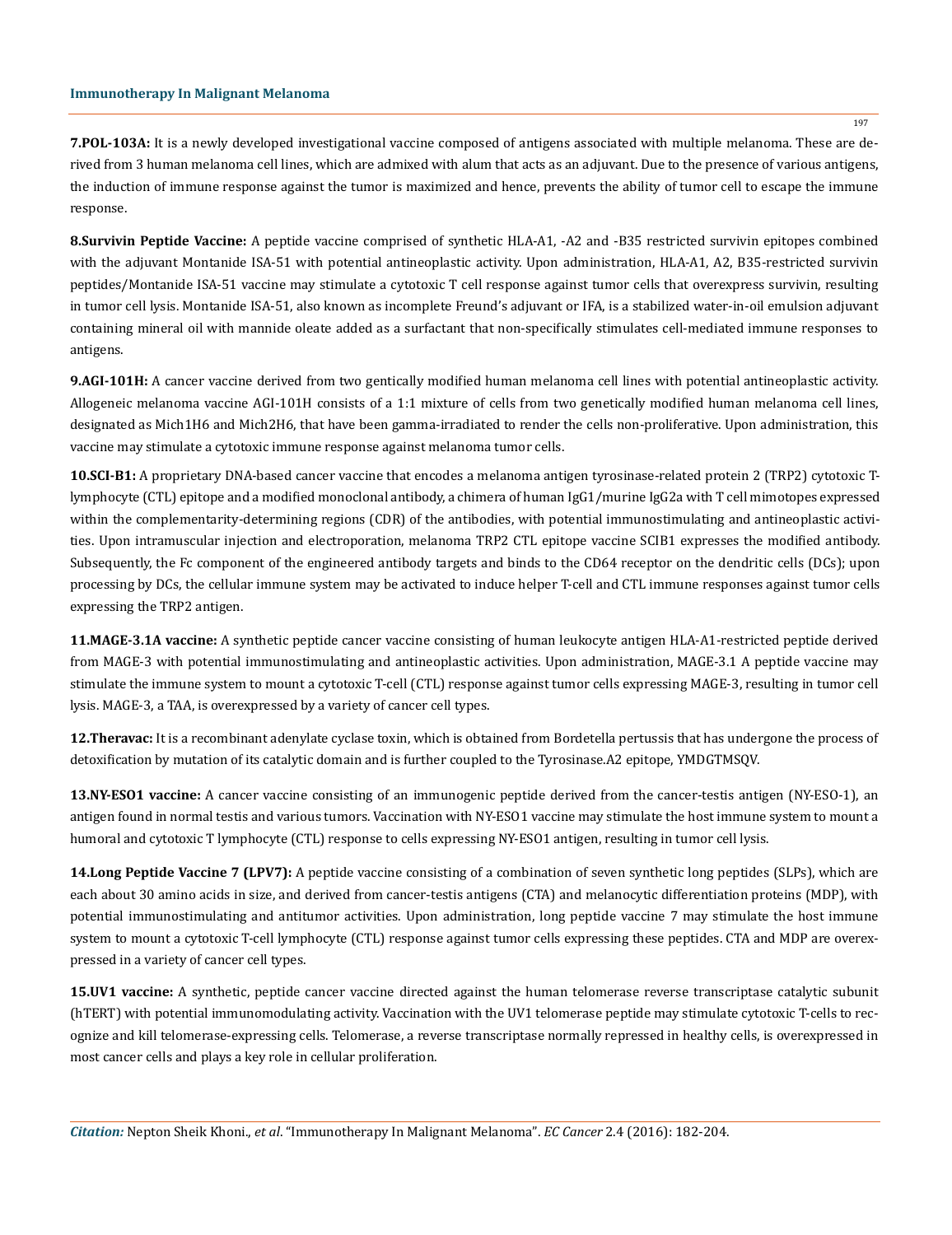| <b>Vaccines</b>                                                                            | <b>Clinical trial</b><br>identifier no. | <b>Phase</b> | <b>Study Design</b>                                | <b>Target</b>  |
|--------------------------------------------------------------------------------------------|-----------------------------------------|--------------|----------------------------------------------------|----------------|
| MELITAC 12.1 Peptide Vaccine                                                               | NCT01961115                             | Phase 2      | Efficacy Study Open Label                          | ID01 inhibitor |
| CDX-1401 and Poly-ICLC Vaccine                                                             | NCT02129075                             | Phase 2      | Randomized Efficacy Study<br>Open Label            | Melanoma cells |
| Dorgenmeltucel-L                                                                           | NCT02054520                             | Phase 2      | Randomized Safety/ Effi-<br>cacy Study, Open Label | Melanoma cells |
| A2/4-1BB ligand-expressing melanoma<br>vaccine                                             | NCT01898039                             | Phase 1, 2   | Safety/ Efficacy Study,<br>Open Label              | HLA-A2         |
| IL15-DC Vaccine                                                                            | NCT01189383                             | Phase 1, 2   | Safety/Efficacy Study, Open<br>Label               | Melanoma cells |
| HLA-A1-binding MAGE-1/ MAGE-3 multi<br>peptide-pulsed autologous dendritic cell<br>vaccine | NCT01082198                             | Phase 1, 2   | Open Label                                         | MAGE1/3        |
| POL-103A                                                                                   | NCT01546571                             | Phase-3      | Safety/Efficacy Double blind                       | Tumor cells    |
| Survivin peptide vaccine                                                                   | NCT00108875                             | Phase $-1/2$ | Safety/Efficacy Study, Open<br>Label               | T-cells        |
| AGI-101 H                                                                                  | NCT00716495                             | Phase-1/2    | Safety Study, Open Label                           | Tumor cells    |
| SCIB1                                                                                      | NCT01138410                             | Phase-1/2    | Safety/ Efficacy Study; Open<br>Label              | CTL epitope    |
| MAGE-3.1A vaccine                                                                          | NCT01191034                             | Phase-1/2    | Safety/ Efficacy Study, Open<br>Label              | CTL cells      |
| Theravac                                                                                   | NCT01331915                             | Phase 1/2    | Safety Study, Open Label                           | Tumor cells    |
| NY-ESO1                                                                                    | NCT01584115                             | Phase-1/2    | Safety/ Efficacy Study, Open<br>Label              | <b>CTL</b>     |
| LPV7                                                                                       | NCT02126579                             | Phase-1/2    | Safety/ Efficacy Study, Open<br>Label              | <b>CTL</b>     |
| UV1 vaccine                                                                                | NCT02275416                             | Phase 1/2    | Safety Study, Open Label                           | hTERT          |

*Table 5: Non-FDA approved vaccines [42-56].*

# **F.Adoptive T Cell Therapy:**

**a.Non-FDA approved Adoptive T-cell Therapy:** In adoptive T-cell therapy, T-cells are removed from a patient, genetically modified or treated with chemicals to enhance their activity, and then reintroduced into the patient with the goal of improving the immune system's anti-cancer response. The following immunotherapeutics are in phase I, II, and III of clinical trials as in the table-6.

**1.CD62L+ Derived T Lymphocytes:** Human autologous CD62L-positive T-lymphocytes transduced with a retroviral vector encoding a T cell receptor (TCR) specific for the cancer-testis antigen NY-ESO-1, with potential anti-neoplastic activity. Following leukapheresis, isolation of lymphocytes, expansion ex vivo, transduction, and re-sintroduction into the patient, the anti-NY-ESO1 TCR-transduced autologous CD62L+-derived T lymphocytes bind to NY-ESO-1-overexpressing tumor cells. This may result in cytotoxic T-lymphocyte (CTL)-mediated elimination of NY-ESO-1-positive cancer

2.cells. NY-ESO-1, a TAA, is found in normal testis and on the surface of various tumor cell types. CD62L, also called L-selectin, is a lymphoid homing receptor and differentiation marker and is expressed on a subset of CD8-positive T-lymphocytes; it is involved in the migration of T-lymphocytes to lymph nodes and may improve the efficacy for ex vivo-expanded T-cells following adoptive cell therapy.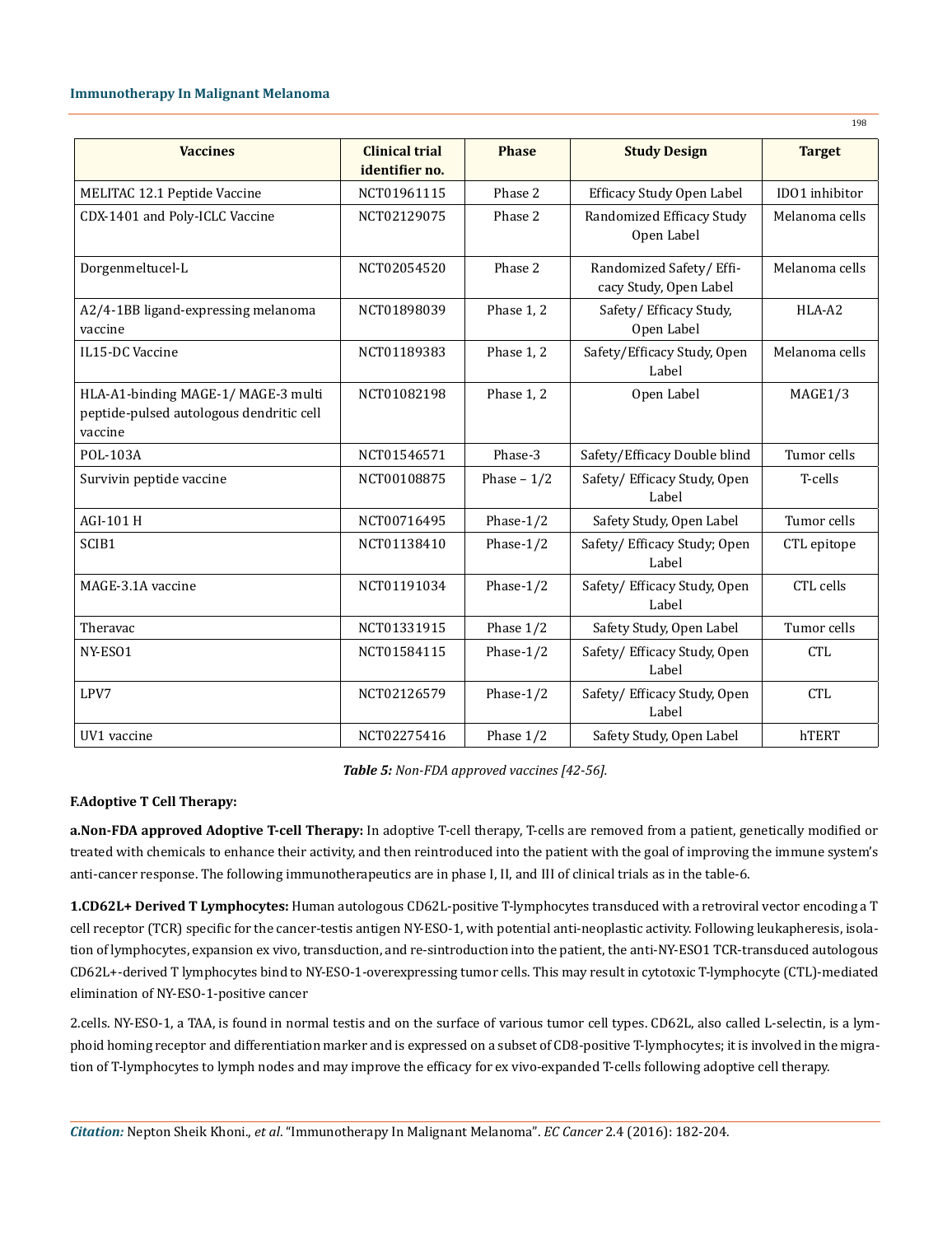**3.4-1BB tumor infiltrating cells:** 4-1BB (CD137) binds to the 4-1BB ligand (4-1BBL) that is expressed on APC such as macrophages, dendritic cells (DC) and activated B cells, and in response to binding to 4-1BBL or to legating antibody, it delivers a signal for T-cell activation, survival and growth.

| <b>Adoptive Therapy</b> | Clinical trial identifier no. | <b>Phase</b> | <b>Study Design</b>                         | <b>Target</b>       |
|-------------------------|-------------------------------|--------------|---------------------------------------------|---------------------|
| CD62L+-Derived T        | NCT02062359                   | Phase 2      | Non-Randomized Safety/ Efficacy Study       | $NY-ESO-1$ molecule |
| Lymphocytes             |                               |              | Single Group Assignment Masking: Open Label |                     |
| 4-1BB tumor             | NCT02111863                   | Phase 2      | Non-Randomized Efficacy Study               | Melanoma cells      |
| infiltrating cells      |                               |              | Single Group Assignment Open Label          |                     |

*Table 6: Non-FDA approved adoptive T-cell therapy [57,58].*

# **G.MDM2 Inhibitor:**

**a.Non-FDA approved MDM2 Inhibitor:** The MDM2 inhibitors that are under clinical trials have been given in Table-7 below:

**1.AMG232:** An orally available, piperidinone inhibitor of MDM2, with potential antineoplastic activity. Upon oral administration, MDM2 inhibitor AMG-232 binds to MDM2 protein and prevents its binding to the transcriptional activation domain of the tumor suppressor protein p53. By preventing this MDM2-p53 interaction, the transcriptional activity of p53 is restored. This leads to p53-mediated induction of tumor cell apoptosis. MDM2, a zinc finger protein and a negative regulator of the p53 pathway, is overexpressed in cancer cells; it plays a key role in cancer cell proliferation and survival.

| <b>MDM2</b> inhibitors | Clinical trial identifier no. | <b>Phase</b> | <b>Study Design</b> | <b>Target</b>    |
|------------------------|-------------------------------|--------------|---------------------|------------------|
| AMG232                 | NCT02110355                   | Phase $1/2$  | Safety/Efficacy     | MDM <sub>2</sub> |
|                        |                               |              | Study, Open Label   |                  |

*Table 7: Non-FDA approved MDM2 inhibitors [59].*

# **H.Indoleamine 2,3-dioxygenase (IDO) inhibitor:**

**a.Non-FDA approved IDO inhibitor:** The IDO inhibitors that are under clinical trials have been given in Table-8 below:

**1.Indoximod:** A methylated tryptophan with anti-immunosuppressive activity. Indoximod inhibits the enzyme IDO, which degrades the essential amino acid tryptophan, and may increase or maintain tryptophan levels important to T cell function. Tryptophan depletion is associated with immunosuppression involving T-cell arrest and anergy.

| <b>IDO</b> inhibitors | Clinical trial identifier no. | <b>Phase</b> | <b>Study Design</b>      | <b>Target</b> |
|-----------------------|-------------------------------|--------------|--------------------------|---------------|
| Indoximod             | NCT02073123                   | Phase I/II   | Safety Study, Open Label | IDO           |

*Table 8: Non-FDA approved IDO inhibitors [60].*

### **I.Gene Therapy:**

**a.Non-FDA approved Gene Therapy:** The adenovectors that are under clinical trials have been given in Table-9 below:

**1.INGN241:** A non-replicating adenoviral vector (adenovector) encoding the melanoma differentiation-associated 7 gene (MDA7) with potential antineoplastic activity. After intratumoral injection and adenovector-mediated gene transfer of MDA7 into tumor cells, the expressed MDA7 transgene may inhibit tumor cell proliferation and induce tumor cell apoptosis.

**2.AdCD40L:** It is a gene therapy vector of immunostimulatory origin. It is based on an adenovirus serotype 5, which is replication deficient and can transfer human CD40 ligand gene into the tumor cell. It actively stimulates the dendritic cells, which further activates T-cells, NK cells and M1 macrophages that are directed against the tumor.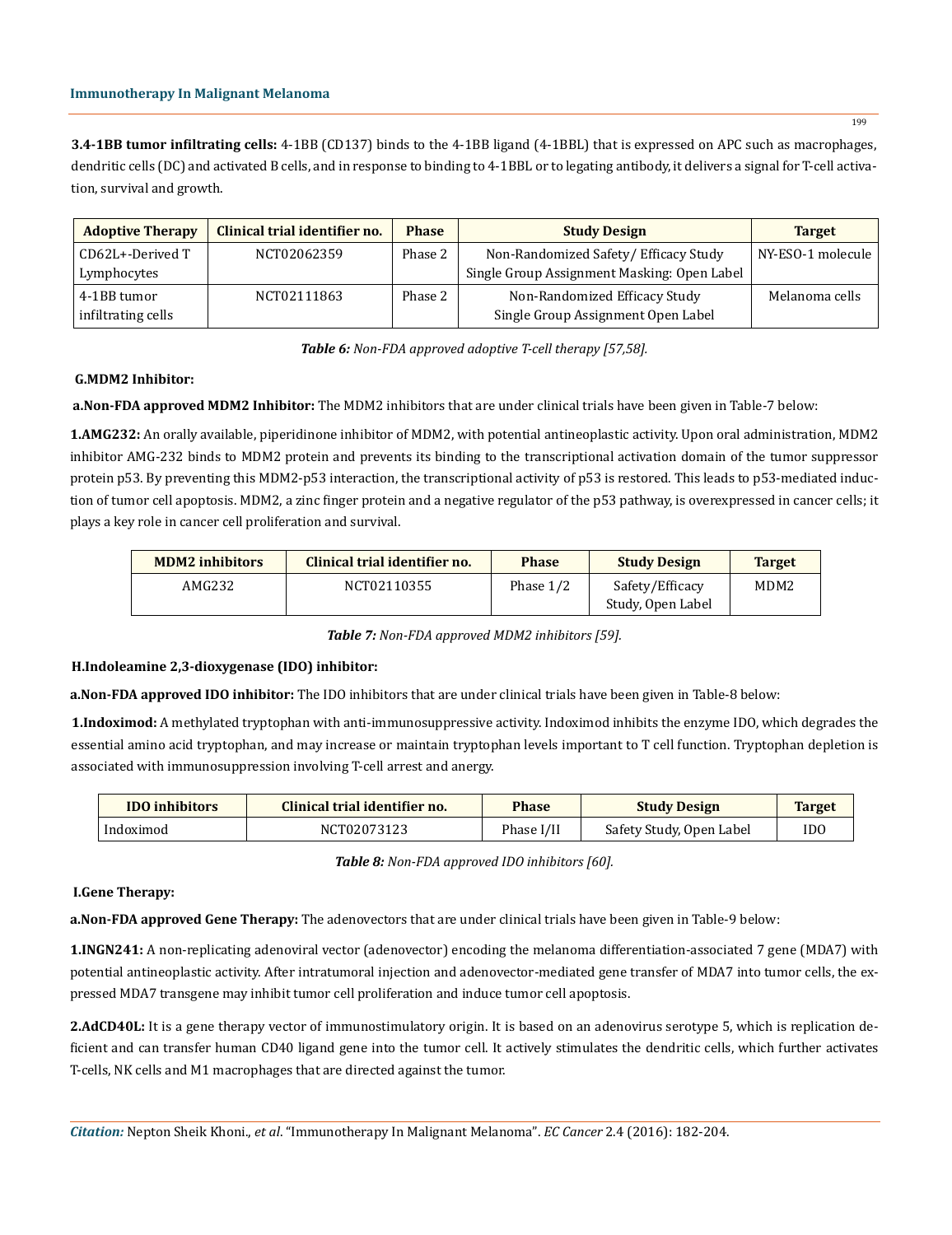| <b>Adenovectors</b> | Clinical trial identifier no. | <b>Phase</b> | <b>Study Design</b>                | <b>Target</b> |
|---------------------|-------------------------------|--------------|------------------------------------|---------------|
| INGN241             | NCT00116363                   | Phase II     | Safety/ Efficacy Study, Open Label | Tumor cells   |
| AdCD40L             | NCT01455259                   | Phase I/II   | Safety/Efficacy Study, Open Label  | CD40L         |

*Table 9: Non-FDA approved Adenovector Gene Therapy [61,62].*

### **J.mTOR Inhibitors:**

The mTOR inhibitors that are under clinical trials have been given in Table-10 below:

**1.Everolimus:** A derivative of the natural macrocyclic lactone sirolimus with immunosuppressant and anti-angiogenic properties. In cells, everolimus binds to the immunophilin FK Binding Protein-12 (FKBP-12) to generate an immunosuppressive complex that binds to and inhibits the activation of the mTOR, a key regulatory kinase. Inhibition of mTOR activation results in the inhibition of T lymphocyte activation and proliferation associated with antigen and cytokine (IL-2, IL-4, and IL-15) stimulation and the inhibition of antibody production.

| mTOR inhibitors | Clinical trial identifier no. | <b>Phase</b> | <b>Study Design</b>                | <b>Target</b> |
|-----------------|-------------------------------|--------------|------------------------------------|---------------|
| iverolimus      | NCT01252251                   | Phase II     | Safety/ Efficacy Study, Open Label | FKBP-12       |

*Table 10: Non-FDA approved mTOR Inhibitors [63].*

### **K. Other miscellaneous therapies:**

**Coxsackievirus A21 [64]:** A naturally occurring enterovirus with potential antitumor activity. Upon intratumoral administration, coxsackievirus A21 targets and binds to intracellular adhesion molecule 1 (ICAM-1) and decay acceleration factor (DAF), which are the cell surface molecules and are overexpressed on certain malignant cells. After entering the cells, coxsackievirus A21 replicates in these cancer cells, thereby causing cancer cell lysis. This results in a reduction of tumor cell growth.

**Oncolytic virus therapy [65]:** The US FDA approved Imlygic (talimogene laherparepvec), the first FDA-approved oncolytic virus therapy, for the treatment of melanoma lesions in the skin and lymph nodes. Imlygic, a genetically modified live oncolytic herpes virus therapy, is used to treat melanoma lesions that cannot be removed completely by surgery. Imlygic is injected directly into the melanoma lesions, where it replicates inside cancer cells and causes the cells to rupture and die.

### **Conclusion**

Malignant melanoma is a type of skin cancer. It is found more in white than black population. Australia accounts for the highest incidence of melanoma. Its main risk factor is intense sunlight exposure for a long duration. Men have slightly higher rate of mortality than women. Immunotherapy has proven to be effective in the treatment of malignant melanoma. Ipilimumab, nivolumab, trametinib, vemurafenib, dabrafenib, interferon-alfa-2b and aldesleukin are some FDA approved immunotherapeutics, in the treatment of malignant melanoma. Our success in treatment of malignant melanoma is increasing and advancing with the knowledge of the function of the immune system. Immunotherapy has been a promising development in the past few years. The recent activities have increased our understanding of the tumor microenvironment, various immunotherapeutic modalities or combination therapy (like chemotherapy with immunotherapy). Additionally, the effects of such modalities in combination with immunotherapy are still exploratory phase. Proper preclinical and clinical designs are the important pillars in understanding the future of immunotherapy in treating cancer patients.

### **Bibliography**

- 1. Zhang Y., *et al.* ["Partial hepatectomy for primary hepatic melanoma: a report of two cases and review of the literature".](https://www.ncbi.nlm.nih.gov/pubmed/25430016/) *World Journal [of Surgical Oncology](https://www.ncbi.nlm.nih.gov/pubmed/25430016/)* 12.362 (2014): 1-5.
- 2. McCourt C., *et al.* ["Malignant Melanoma: A Pictorial Review".](https://www.ncbi.nlm.nih.gov/pubmed/25075139/) *Ulster Medical Journal* 83.2 (2014): 103-110.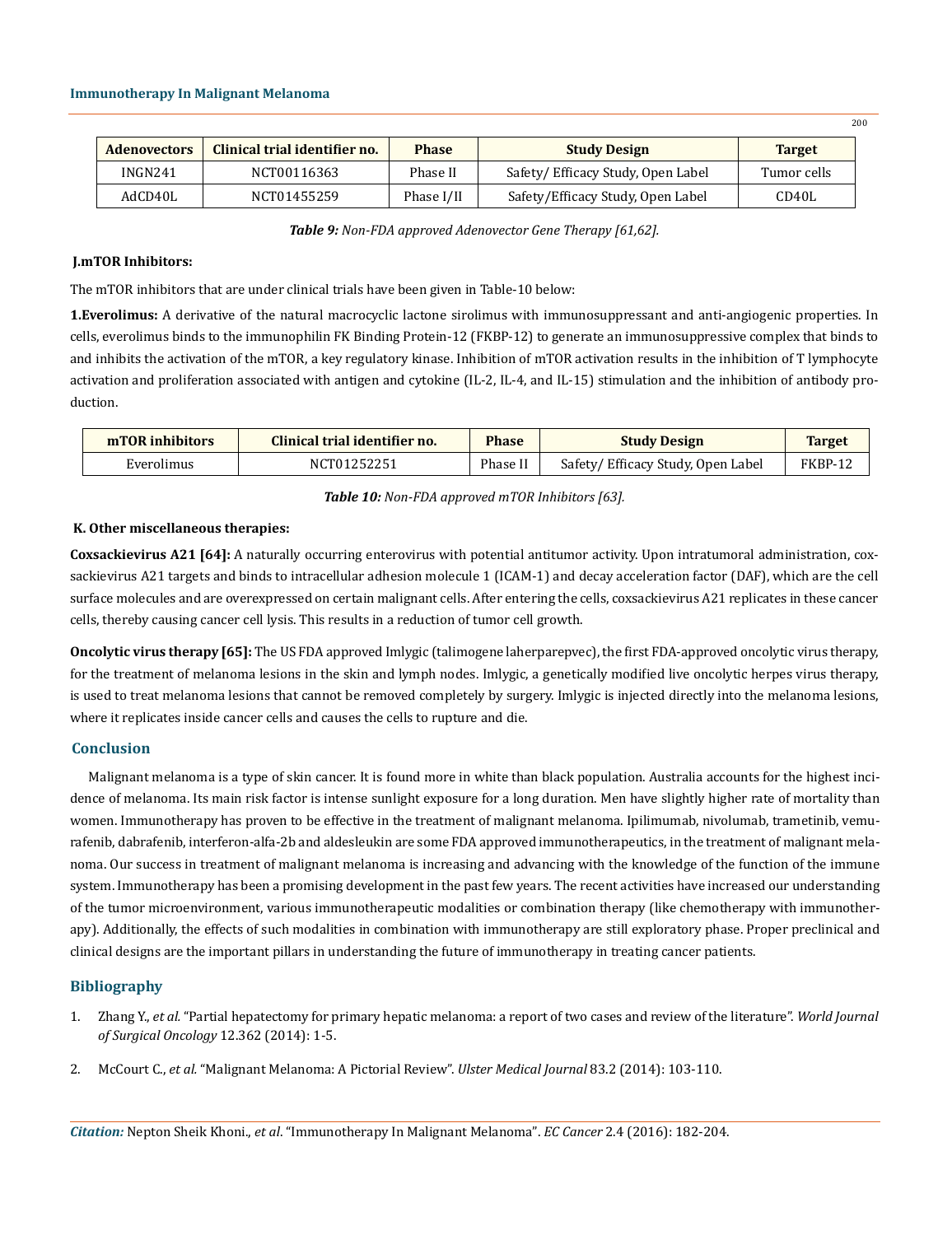- 3. [Caro I and Low JA. "The role of the hedgehog signaling pathway in the development of basal cell carcinoma and opportunities for](https://www.ncbi.nlm.nih.gov/pubmed/20439455)  treatment". *[Clinical Cancer Research](https://www.ncbi.nlm.nih.gov/pubmed/20439455)* 16.13 (2010): 3335-3339.
- 4. [Dermis dermatology information system \[internet\]. 2003-2014.](http://skincancer.dermis.net/content/e04typesof/e154/e155/index_eng.html)
- 5. [National cancer institute, surveillance, epidemiology and end results program. \[internet\]. 2014.](http://seer.cancer.gov/statfacts/html/melan.html)
- 6. [Socioeconomic factors, fashion trends linked to increase in melanoma. NYU Langone Medical Center/New York University School of](http://www.sciencedaily.com/releases/2014/10/141002123802.htm) [Medicine. \[internet\] 2015.](http://www.sciencedaily.com/releases/2014/10/141002123802.htm)
- 7. [Melanoma Causes and Risk factors. Skin Cancer Foundation. \[Internet\] 2015.](http://www.skincancer.org/skin-cancer-information/melanoma/melanoma-causes-and-risk-factors)
- 8. [Tidy C. Egton Medical Information Systems Limited \[Internet\] 2011.](http://www.patient.co.uk/doctor/malignant-melanoma-of-skin)
- 9. Yajima I., *et al.* ["RAS/RAF/MEK/ERK and PI3K/PTEN/AKT Signaling in Malignant Melanoma Progression and Therapy.](https://www.hindawi.com/journals/drp/2012/354191/) *Dermatology [Research and Practice](https://www.hindawi.com/journals/drp/2012/354191/)* (2012) 1-5.
- 10. Stecca B., *et al.* ["Melanomas require HEDGEHOG-GLI signalling regulated by interactions between GLI1 and the RAS-MEK/AKT path](https://www.ncbi.nlm.nih.gov/pubmed/17392427)ways". *PNAS* [104.14 \(2007\): 5895–5900.](https://www.ncbi.nlm.nih.gov/pubmed/17392427)
- 11. Yanagi T., *et al.* ["PCTAIRE1 regulates p27 stability, apoptosis and tumor growth in malignant melanoma".](https://www.ncbi.nlm.nih.gov/pubmed/25593992) *Oncoscience* 1.10 (2014): [624-633.](https://www.ncbi.nlm.nih.gov/pubmed/25593992)
- 12. Meier F., *et al.* ["The adhesion molecule L1 \(CD171\) promotes melanoma progression".](https://www.ncbi.nlm.nih.gov/pubmed/16506207) *International Journal of Cancer* 119 (2006): [549-555.](https://www.ncbi.nlm.nih.gov/pubmed/16506207)
- 13. Liu F., *et al.* ["MiTF links Erk1/2 kinase and p21CIP1/WAF1 activation after UVC radiation in normal human melanocytes and mela](http://molecular-cancer.biomedcentral.com/articles/10.1186/1476-4598-9-214)noma cells". *Molecular Cancer* [9.214 \(2010\): 1-12.](http://molecular-cancer.biomedcentral.com/articles/10.1186/1476-4598-9-214)
- 14. FDA Approved label Ipilimumab (YERVOY[\) Manufactured by Bristol-Myers Squibb Company Princeton, NJ \(2013\).](http://www.accessdata.fda.gov/drugsatfda_docs/label/2013/125377s055lbl.pdf)
- 15. [FDA Approved label Nivolumab \(OPDIVO\). "Manufactured by Bristol-Myers Squibb Company Princeton, NJ. \(2014\).](http://packageinserts.bms.com/pi/pi_opdivo.pdf)
- 16. [FDA Label KEYTRUDA \(pembrolizumab\). Manufactured by Merck Sharp & Dohme Corp Whitehouse Station, NJ 08889, USA. \(2014\).](http://www.accessdata.fda.gov/drugsatfda_docs/label/2014/125514lbl.pdf)
- 17. [Celldex Therapeutics; Bristol-Myers Squibb. A Dose Escalation and Cohort Expansion Study of Anti-CD27 \(Varlilumab\) and Anti-](https://clinicaltrials.gov/ct2/show/NCT02335918)[PD-1 \(Nivolumab\) in Advanced Refractory Solid Tumors. In: ClinicalTrials.gov \[Internet\]. Bethesda \(MD\): National Library of Medi](https://clinicaltrials.gov/ct2/show/NCT02335918)[cine \(US\). \(2015\).](https://clinicaltrials.gov/ct2/show/NCT02335918)
- 18. F. Stephen Hodi., *et al.* ["Dana-Farber Cancer Institute. Phase I Clinical Trial of Tremelimumab Plus MEDI3617 in Patients with Unre](https://clinicaltrials.gov/show/NCT02141542)[sectable Stage III or Stage IV Melanoma". In: ClinicalTrials.gov \[Internet\].](https://clinicaltrials.gov/show/NCT02141542) Bethesda (MD): National Library of Medicine (US). (2014).
- 19. [FDA Approved label Vemurafenib \(Zelboraf\) Manufactured by Genentech USA, Inc. CA. Last updated on \(2014\).](http://www.accessdata.fda.gov/drugsatfda_docs/label/2014/202429s006lbl.pdf)
- 20. [FDA Label TAFINLAR \(dabrafenib\). Manufactured by GlaxoSmithKline Research Triangle Park, NC 27709. \(2014\).](http://www.accessdata.fda.gov/drugsatfda_docs/label/2014/202806s002lbl.pdf)
- 21. [FDA label MEKINIST \(trametinib\). Manufactured by GlaxoSmithKline Research Triangle Park, NC 27709. Revised on 2014.](http://www.accessdata.fda.gov/drugsatfda_docs/label/2014/204114s001lbl.pdf)
- 22. [Cotellic 20 mg film-coated tablets.](https://www.medicines.org.uk/emc/medicine/31376)
- 23. [AB Science. "A Phase 3 Study to Compare Efficacy and Safety of Masitinib to Dacarbazine in the Treatment of Patients With Non-](https://clinicaltrials.gov/ct2/show/NCT01280565)[Resectable or Metastatic Stage 3 or Stage 4 Melanoma Carrying a Mutation in the Juxta Membrane Domain of C-Kit. In: ClinicalTrials.](https://clinicaltrials.gov/ct2/show/NCT01280565) [gov \[Internet\]. Bethesda \(MD\): National Library of Medicine \(US\). 2015.](https://clinicaltrials.gov/ct2/show/NCT01280565)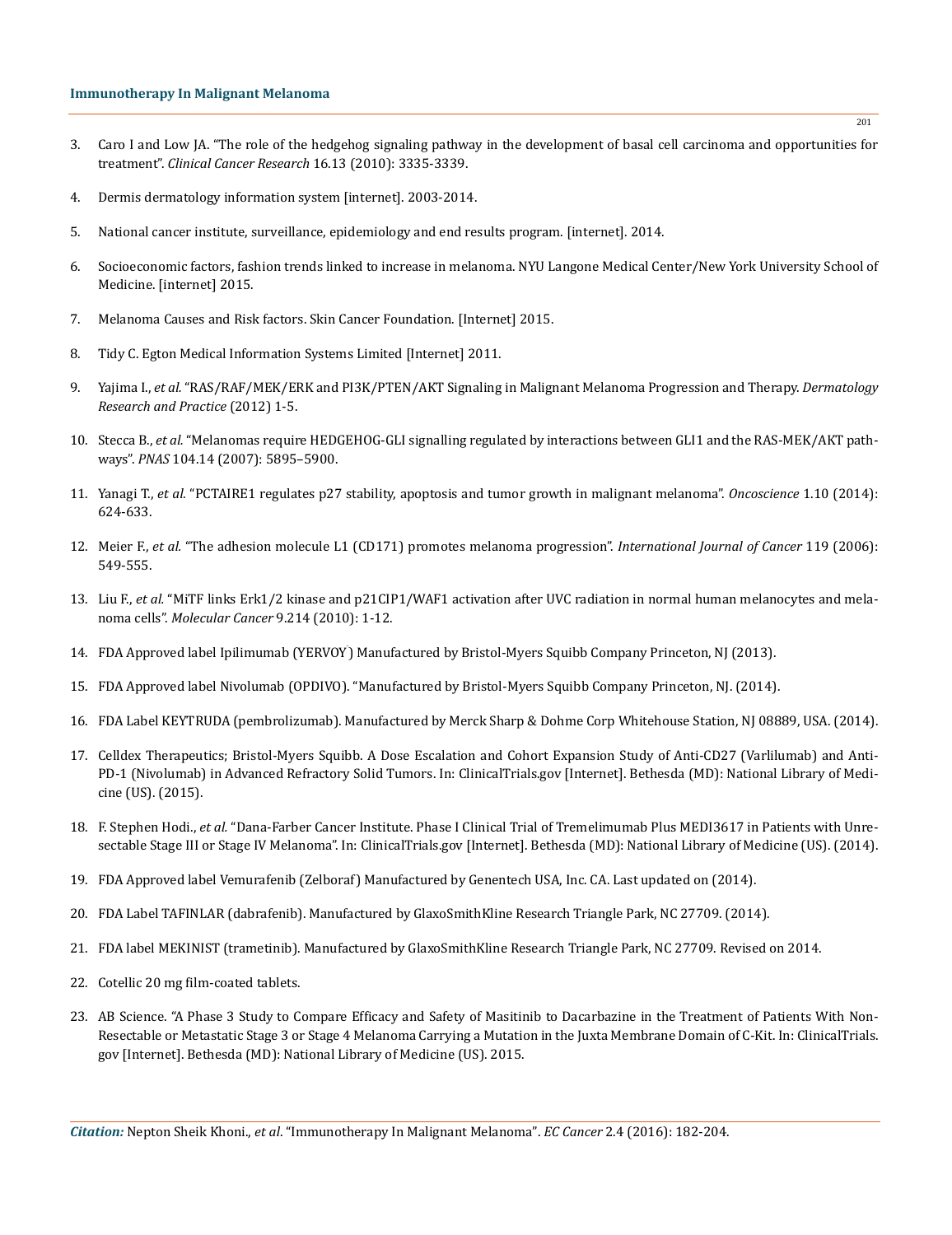- 24. [Novartis Pharmaceuticals. "Study Comparing the Efficacy of MEK162 Versus Dacarbazine in Unresectable or Metastatic NRAS Muta](https://clinicaltrials.gov/ct2/show/NCT01763164)[tion-positive Melanoma". In: ClinicalTrials.gov \[Internet\]. Bethesda \(MD\): National Library of Medicine \(US\). 2015.](https://clinicaltrials.gov/ct2/show/NCT01763164)
- 25. [Azad Aziz. "PLX3397 KIT in Acral aNd mucOsal Melanoma \(PIANO\)". In: ClinicalTrials.gov \[Internet\]. Bethesda \(MD\): National Li](https://clinicaltrials.gov/ct2/show/NCT02071940)[brary of Medicine \(US\). 2015.](https://clinicaltrials.gov/ct2/show/NCT02071940)
- 26. [University of California, Irvine; GlaxoSmithKline. "Pazopanib and Paclitaxel as First-Line Treatment for Subjects With Unresectable](http://meetinglibrary.asco.org/content/132924-144)  [Stage III and Stage IV Melanoma". In: ClinicalTrials.gov \[Internet\]. Bethesda \(MD\): National Library of Medicine \(US\). 2015.](http://meetinglibrary.asco.org/content/132924-144)
- 27. [Assistance Publique Hôpitaux de Paris. "Efficacy of Nilotinib in First or Second Line Treatment of Primary Melanomas Stage III](https://clinicaltrials.gov/ct2/show/NCT01168050)  [Unresectable Melanomas. \(NILOMEL\)". In: ClinicalTrials.gov \[Internet\]. Bethesda \(MD\): National Library of Medicine \(US\). 2015.](https://clinicaltrials.gov/ct2/show/NCT01168050)
- 28. [University of California, Irvine; Pfizer. "Study of the Anti-Angiogenesis Agent Axitinib in Patients With Stage III Malignant Mela](https://clinicaltrials.gov/ct2/show/NCT01321437)[noma". In: ClinicalTrials.gov \[Internet\]. Bethesda \(MD\): National Library of Medicine \(US\). 2015.](https://clinicaltrials.gov/ct2/show/NCT01321437)
- 29. [Beijing Cancer Hospital. "A Phase II Study of Imatinib Versus Interferon as Adjuvant Therapy in KIT-mutated Melanoma". In: Clinical-](https://clinicaltrials.gov/ct2/show/NCT01782508)[Trials.gov \[Internet\]. Bethesda \(MD\): National Library of Medicine \(US\). 2015.](https://clinicaltrials.gov/ct2/show/NCT01782508)
- 30. [Vanderbilt-Ingram Cancer Center; National Cancer Institute \(NCI\). "Aurora A Kinase Inhibitor MLN8237 in Treating Patients With](https://clinicaltrials.gov/ct2/show/NCT01316692)  [Unresectable Stage III-IV Melanoma". In: ClinicalTrials.gov \[Internet\]. Bethesda \(MD\): National Library of Medicine \(US\). 2015.](https://clinicaltrials.gov/ct2/show/NCT01316692)
- 31. [University of California, San Francisco; Novartis. "BKM120 Combined with Vemurafenib \(PLX4032\) in BRAFV600E/K Mutant Ad](https://clinicaltrials.gov/ct2/show/NCT01512251)[vanced Melanoma". In: ClinicalTrials.gov \[Internet\]. Bethesda \(MD\): National Library of Medicine \(US\). 2015.](https://clinicaltrials.gov/ct2/show/NCT01512251)
- 32. [Novartis Pharmaceuticals; Novartis Pharmaceuticals. "A Phase Ib/II Study of LGX818 in Combination With MEK162 in Adult Patients](https://clinicaltrials.gov/ct2/show/NCT01543698)  [With BRAF Dependent Advanced Solid Tumors". In: ClinicalTrials.gov \[Internet\]. Bethesda \(MD\): National Library of Medicine \(US\).](https://clinicaltrials.gov/ct2/show/NCT01543698)  [2015.](https://clinicaltrials.gov/ct2/show/NCT01543698)
- 33. [Novartis Pharmaceuticals. "A Phase Ib/II Study of LEE011 in Combination With MEK162 in Patients With NRAS Mutant Melanoma.](http://meetinglibrary.asco.org/content/130034-144)  [In: ClinicalTrials.gov \[Internet\]. Bethesda \(MD\): National Library of Medicine \(US\). 2015.](http://meetinglibrary.asco.org/content/130034-144)
- 34. [Assistance Publique Hôpitaux de Paris. "Phase I-II Study With Tumor Molecular Pharmacodynamic \(MPD\) Evaluation and Pharma](https://clinicaltrials.gov/ct2/show/NCT02202200)[cokinetics of PD-0332991 in Patients Suffering Metastatic Melanoma \(OPTIMUM\)". In: ClinicalTrials.gov \[Internet\]. Bethesda \(MD\):](https://clinicaltrials.gov/ct2/show/NCT02202200) [National Library of Medicine \(US\). 2015.](https://clinicaltrials.gov/ct2/show/NCT02202200)
- 35. FDA Label INTRON A Interferon alfa-2b, recombinant. Manufactured by: Schering Corporation, a subsidiary of MERCK & CO. INC., Whitehouse Station, NJ 08889 USA. Revised on 2014.
- 36. [FDA Label PROLEUKIN \(aldesleukin\). "Manufactured by: Prometheus Laboratories Inc. San Diego, CA 92121 U.S. License No. 1848.](http://www.accessdata.fda.gov/drugsatfda_docs/label/2012/103293s5130lbl.pdf) [Manufactured At: Bayer Health Care Pharmaceuticals Emeryville, CA 94608. Revised on 2012.](http://www.accessdata.fda.gov/drugsatfda_docs/label/2012/103293s5130lbl.pdf)
- 37. [Nantes University Hospital; MEDA Pharma GmbH & Co. KG. "Relevance of Imiquimod as Neo-adjuvant Treatment to Reduce Excision](https://clinicaltrials.gov/ct2/show/NCT01720407) [Size and the Risk of Intralesional Excision in Lentigo Malignant of the Face \(ImiReduc\)". In: ClinicalTrials.gov \[Internet\]. Bethesda](https://clinicaltrials.gov/ct2/show/NCT01720407) [\(MD\): National Library of Medicine \(US\). 2015.](https://clinicaltrials.gov/ct2/show/NCT01720407)
- 38. Celldex Therapeutics. In: ClinicalTrials.gov [Internet]. Bethesda (MD): National Library of Medicine (US).2015.
- 39. [Medical University of Vienna; Medical University of Vienna. "Anti-CD20 \(Cluster of Differentiation Antigen 20\) Therapy to Treat](https://clinicaltrials.gov/ct2/show/NCT01376713)  [Metastatic Melanoma. In: ClinicalTrials.gov \[Internet\]. Bethesda \(MD\): National Library of Medicine \(US\). 2015.](https://clinicaltrials.gov/ct2/show/NCT01376713)
- 40. [University of Arizona. "Combo of Abraxane, TMZ, Bevacizumab in Metastatic Melanoma With Brain Metastases". In: ClinicalTrials.gov](https://clinicaltrials.gov/ct2/show/NCT02065466) [\[Internet\]. Bethesda \(MD\): National Library of Medicine \(US\). 2015.](https://clinicaltrials.gov/ct2/show/NCT02065466)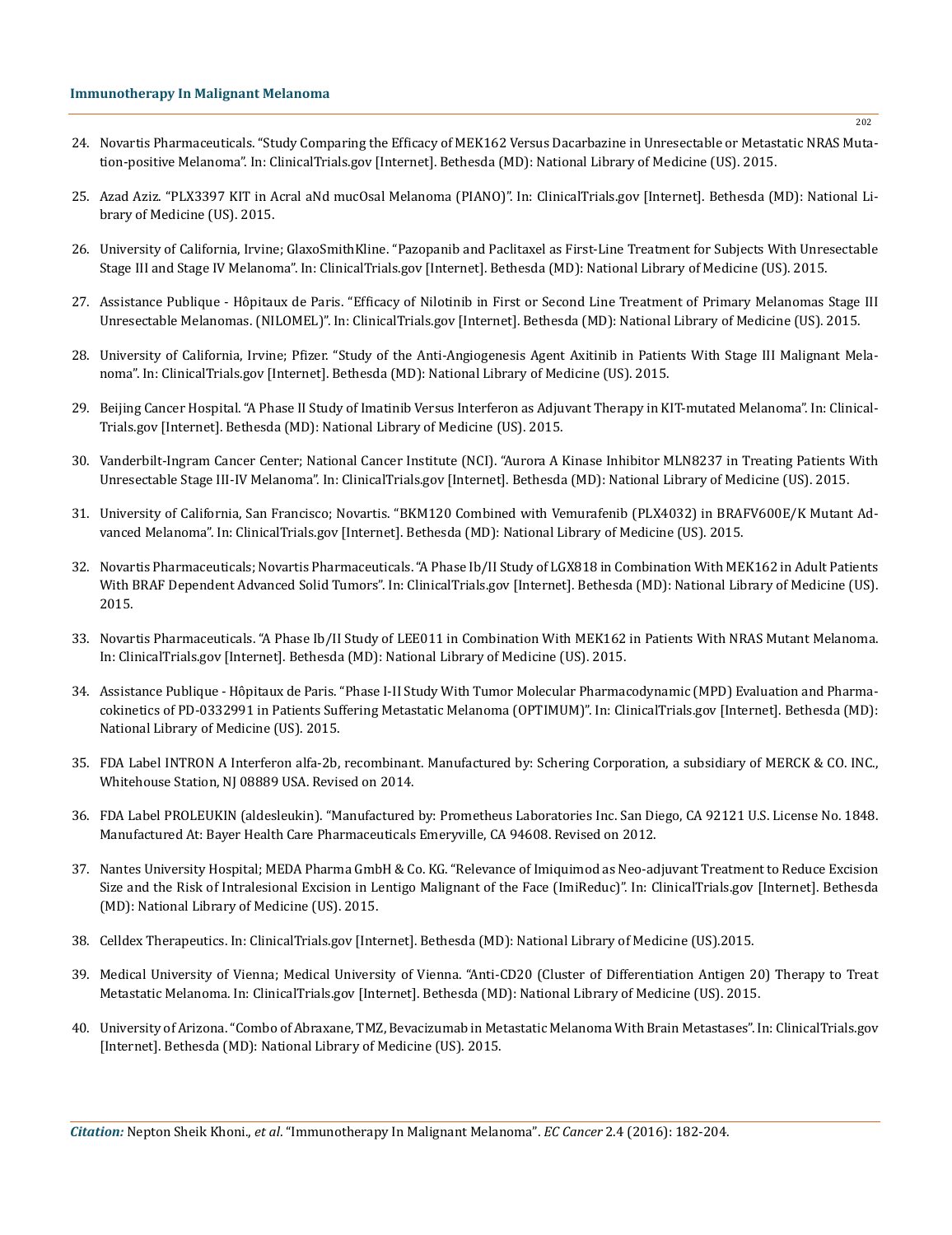- 41. [Genzyme, a Sanofi Company; Sanofi \(Genzyme, a Sanofi Company\). "Safety and Efficacy Study of GC1008 to Treat Renal Cell Carci](http://meeting.ascopubs.org/cgi/content/short/26/15_suppl/9028)[noma or Malignant Melanoma". In: ClinicalTrials.gov \[Internet\].](http://meeting.ascopubs.org/cgi/content/short/26/15_suppl/9028) Bethesda (MD): National Library of Medicine (US). 2015.
- 42. [Fred Hutchinson Cancer Research Center. "INCB024360 and Vaccine Therapy in Treating Patients With Stage III-IV Melanoma". In:](https://clinicaltrials.gov/ct2/show/NCT01961115)  ClinicalTrials.gov [Internet]. [Bethesda \(MD\): National Library of Medicine \(US\). 2014.](https://clinicaltrials.gov/ct2/show/NCT01961115)
- 43. [National Cancer Institute \(NCI\). "CDX-1401 and Poly-ICLC Vaccine Therapy With or Without CDX-301in Treating Patients With Stage](https://clinicaltrials.gov/ct2/show/NCT02129075)  IIB-IV Melanoma". In: ClinicalTrials.gov [Internet]. [Bethesda \(MD\): National Library of Medicine \(US\). 2014.](https://clinicaltrials.gov/ct2/show/NCT02129075)
- 44. [NewLink Genetics Corporation. "Immunotherapy Study for Patients With Stage IV Melanoma". In: ClinicalTrials.gov \[Internet\].Bethes](https://clinicaltrials.gov/ct2/show/NCT02054520)[da \(MD\): National Library of Medicine \(US\). 2014.](https://clinicaltrials.gov/ct2/show/NCT02054520)
- 45. [Hadassah Medical Organization. "Modified Melanoma Vaccine for High Risk or Low Residual Disease Patients". In: ClinicalTrials.gov](https://clinicaltrials.gov/ct2/show/NCT01861938) [Internet]. [Bethesda \(MD\): National Library of Medicine \(US\). 2015.](https://clinicaltrials.gov/ct2/show/NCT01861938)
- 46. [Baylor Research Institute. "IL15 Dendritic Cell Vaccine for Patients With Resected Stage III \(A, B or C\) or Stage IV Melanoma". In:](https://clinicaltrials.gov/ct2/show/NCT01189383)  ClinicalTrials.gov [Internet]. [Bethesda \(MD\): National Library of Medicine \(US\). 2015.](https://clinicaltrials.gov/ct2/show/NCT01189383)
- 47. [Maria Sklodowska-Curie Memorial Cancer Center, Institute of Oncology. "Melanoma Vaccine in Treating Patients with Stage III Mela](https://www.aimatmelanoma.org/stages-of-melanoma/stage-iii-melanoma/treatment-options-for-stage-iii-melanoma/)[noma After Surgery to Remove Lymph Nodes". In: ClinicalTrials.gov \[Internet\].](https://www.aimatmelanoma.org/stages-of-melanoma/stage-iii-melanoma/treatment-options-for-stage-iii-melanoma/) Bethesda (MD): National Library of Medicine (US). [2015.](https://www.aimatmelanoma.org/stages-of-melanoma/stage-iii-melanoma/treatment-options-for-stage-iii-melanoma/)
- 48. [Polynoma LLC. "Study of a Melanoma Vaccine in Stage IIb, IIc, and III Melanoma Patients \(MAVIS\)". In: ClinicalTrials.gov \[Internet\].](https://clinicaltrials.gov/ct2/show/NCT01546571)  [Bethesda \(MD\): National Library of Medicine \(US\). 2015.](https://clinicaltrials.gov/ct2/show/NCT01546571)
- 49. [Julius-Maximilians University. "Survivin Peptide Vaccination for Patients With Advanced Melanoma, Pancreatic, Colon and Cervical](https://clinicaltrials.gov/ct2/show/NCT00108875)  [Cancer". In: ClinicalTrials.gov \[Internet\]. Bethesda \(MD\): National Library of Medicine \(US\). 2015.](https://clinicaltrials.gov/ct2/show/NCT00108875)
- 50. [AGIRx Ltd. "Safety and Pharmacodynamic Study of a New Formulation, AGI 101H Vaccine in the Treatment of Advanced Melanoma".](https://clinicaltrials.gov/ct2/show/NCT00716495)  [In: ClinicalTrials.gov \[Internet\]. Bethesda \(MD\): National Library of Medicine \(US\). 2015.](https://clinicaltrials.gov/ct2/show/NCT00716495)
- 51. [Scancell Ltd. "Study of a DNA Immunotherapy to Treat Melanoma". In: ClinicalTrials.gov \[Internet\]. Bethesda \(MD\): National Library](https://clinicaltrials.gov/ct2/show/NCT01138410) [of Medicine \(US\). 2015.](https://clinicaltrials.gov/ct2/show/NCT01138410)
- 52. Cliniques universitaires Saint-Luc- Université Catholique de Louvain. In: ClinicalTrials.gov [Internet]. Bethesda (MD): National Library of Medicine (US). 2015.
- 53. [Cliniques universitaires Saint-Luc- Université Catholique de Louvain; Institut Pasteur. "Safety and Toxicity Study of Vaccination for](https://clinicaltrials.gov/ct2/show/NCT01331915)  [Advanced Metastatic Melanoma Patients \(THERAVAC\). In: ClinicalTrials.gov \[Internet\]. Bethesda \(MD\): National Library of Medicine](https://clinicaltrials.gov/ct2/show/NCT01331915) [\(US\). 2015.](https://clinicaltrials.gov/ct2/show/NCT01331915)
- 54. [Instituto de Investigação em Imunologia; Butantan Institute. "Clinical Trial of a Therapeutic Vaccine With NY-ESO-1 in Combination](https://clinicaltrials.gov/ct2/show/NCT01584115)  [With the Adjuvant Monophosphoryl Lipid A \(MPLA\)". In: ClinicalTrials.gov \[Internet\]. Bethesda \(MD\): National Library of Medicine](https://clinicaltrials.gov/ct2/show/NCT01584115) [\(US\). 2015.](https://clinicaltrials.gov/ct2/show/NCT01584115)
- 55. [Craig L Slingluff, Jr; UVA Human Immune Therapy Center. "Phase I/II Trial of a Long Peptide Vaccine \(LPV7\) Plus TLR Agonists](https://clinicaltrials.gov/ct2/show/NCT02126579) [\(MEL60\). In: ClinicalTrials.gov \[Internet\]. Bethesda \(MD\): National Library of Medicine \(US\). 2015.](https://clinicaltrials.gov/ct2/show/NCT02126579)
- 56. [Ultimovacs AS; Oslo University Hospital. Safety of UV1 Vaccination in Combination With Ipilimumab in Patients With Unresectable or](file:///C:/Users/Unitech124/Desktop/Safety%20of%20UV1%20Vaccination%20in%20Combination%20With%20Ipilimumab%20in%20Patients%20With%20Unresectable%20or%20Metastatic%20Malignant%20Melanoma.%20In:%20ClinicalTrials.gov%20%5bInternet%5d.%20Bethesda%20(MD):%20National%20Library%20of%20Medicine%20(US).%202015.)  [Metastatic Malignant Melanoma. In: ClinicalTrials.gov \[Internet\]. Bethesda \(MD\): National Library of Medicine \(US\). 2015.](file:///C:/Users/Unitech124/Desktop/Safety%20of%20UV1%20Vaccination%20in%20Combination%20With%20Ipilimumab%20in%20Patients%20With%20Unresectable%20or%20Metastatic%20Malignant%20Melanoma.%20In:%20ClinicalTrials.gov%20%5bInternet%5d.%20Bethesda%20(MD):%20National%20Library%20of%20Medicine%20(US).%202015.)
- 57. [National Cancer Institute \(NCI\). "T Cell Receptor Immunotherapy Targeting NY-ESO-1 for Patients With NY-ESO-1 Expressing Mela](https://clinicaltrials.gov/ct2/show/NCT01967823)noma". In: ClinicalTrials.gov [Internet]. [Bethesda \(MD\): National Library of Medicine \(US\). 2014.](https://clinicaltrials.gov/ct2/show/NCT01967823)

*Citation:* Nepton Sheik Khoni., *et al*. "Immunotherapy In Malignant Melanoma". *EC Cancer* 2.4 (2016): 182-204.